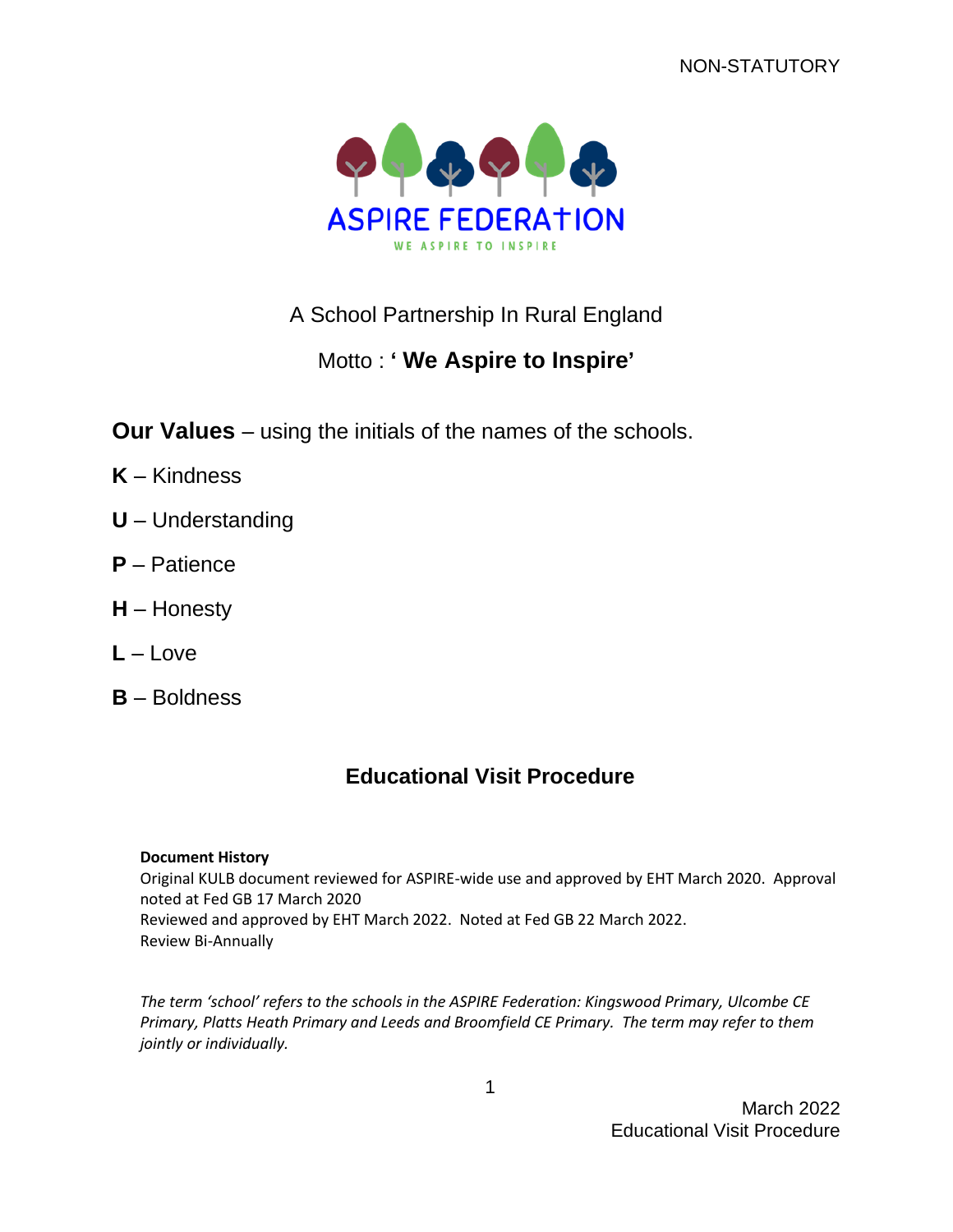At our two Church of England schools this policy will be delivered through strong links made to our Christian values:

#### **Leeds & Broomfield Church of England Primary School**

At Leeds & Broomfield we build strong foundations for all; to learn, flourish and fill their hearts with God's love. Everyone is important, valued and needed to make L&B grow. We give a quality all round nurturing education which develops the whole child; If the rain came we would not fall.

"*As many hands build a house, so many hearts make a school."*

*(Matthew Ch 7 24-27)*

#### **RESPECT RESILIENCE EMPATHY CURIOSITY HONESTY**

Our school Christian Values support the development of the children and all within the school and local community, giving the children and staff a positive outward looking view. The pupils and staff support and help each other and the local community enabling all to flourish.

We have explored the story of Matthew (Ch 7 24-27) showing curiosity, and the children felt empathy for the builder of the house on the sand, but said they must be resilient to try again. Jesus was honest with his followers and people followed and trusted him. The story continues showing how Jesus respected all and everyone who wanted to listen and learn could – no one was turned away. This high level of inclusion and respect is what makes Leeds and Broomfield a great school community to be part of 'many hearts make a school'.

#### **Ulcombe Church of England Primary School**

"*Unity and diversity in the body – one body, many members."*

*(Corinthians Ch 12 12-27)*

#### **HOPE RESPECT ENDURANCETRUST**

At Ulcombe Church of England Primary School endurance plays an important role in both our social learning and cultural ethos, where children aspire to be the best they can be. Diversity is the key to our curriculum and opportunities to progress and succeed both academically and as individuals are provided – many members working in unity with respect for each other. Hope is at the heart of our school community and is explicitly shown by both children and adults in our school, regardless of where the path of life leads them. Through God's love and trust each individual learns the skills important for them but also adds value to the community as a whole.

We are Ulcombe Church of England Primary School and each one of us is a part of it!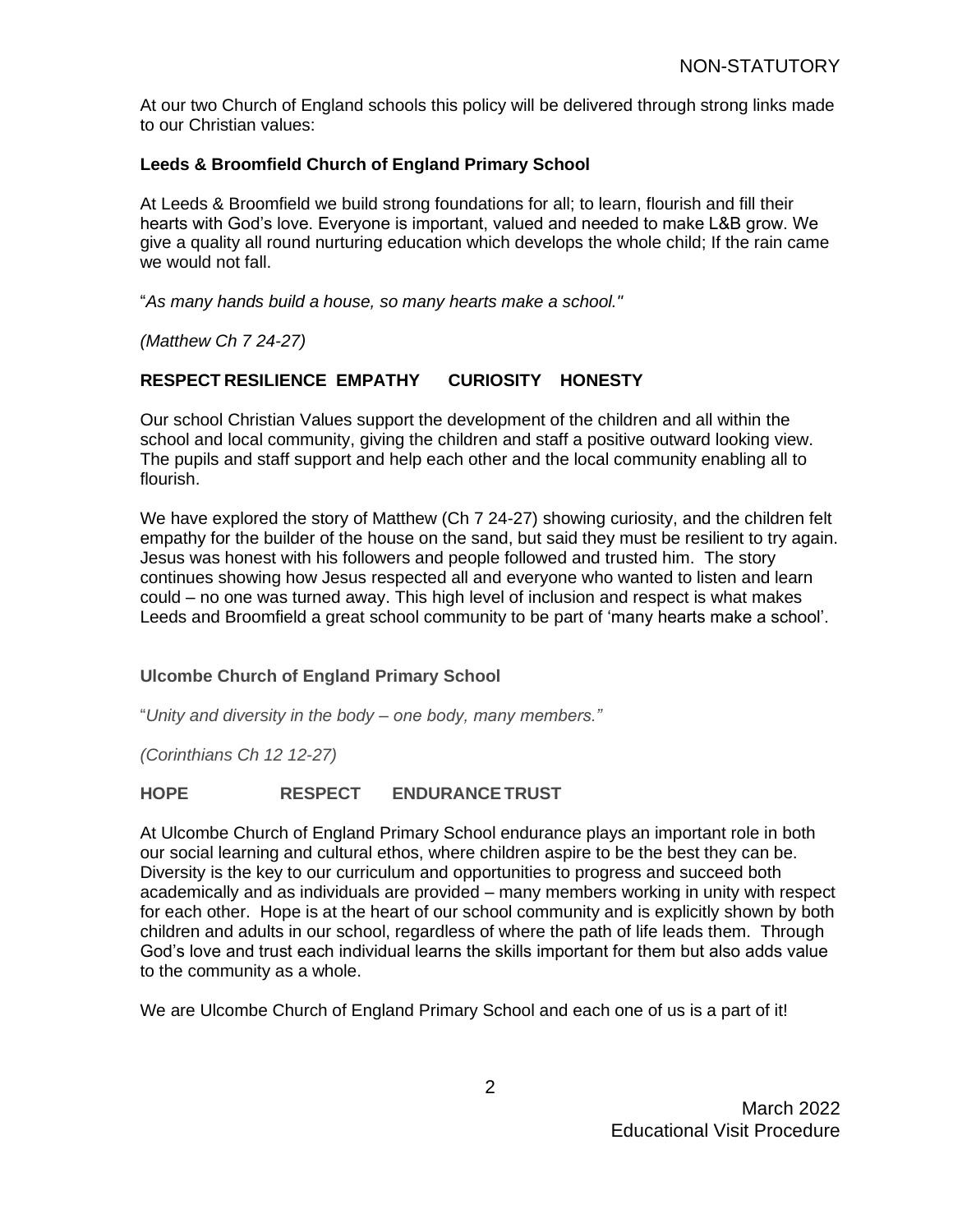# **CONTENTS**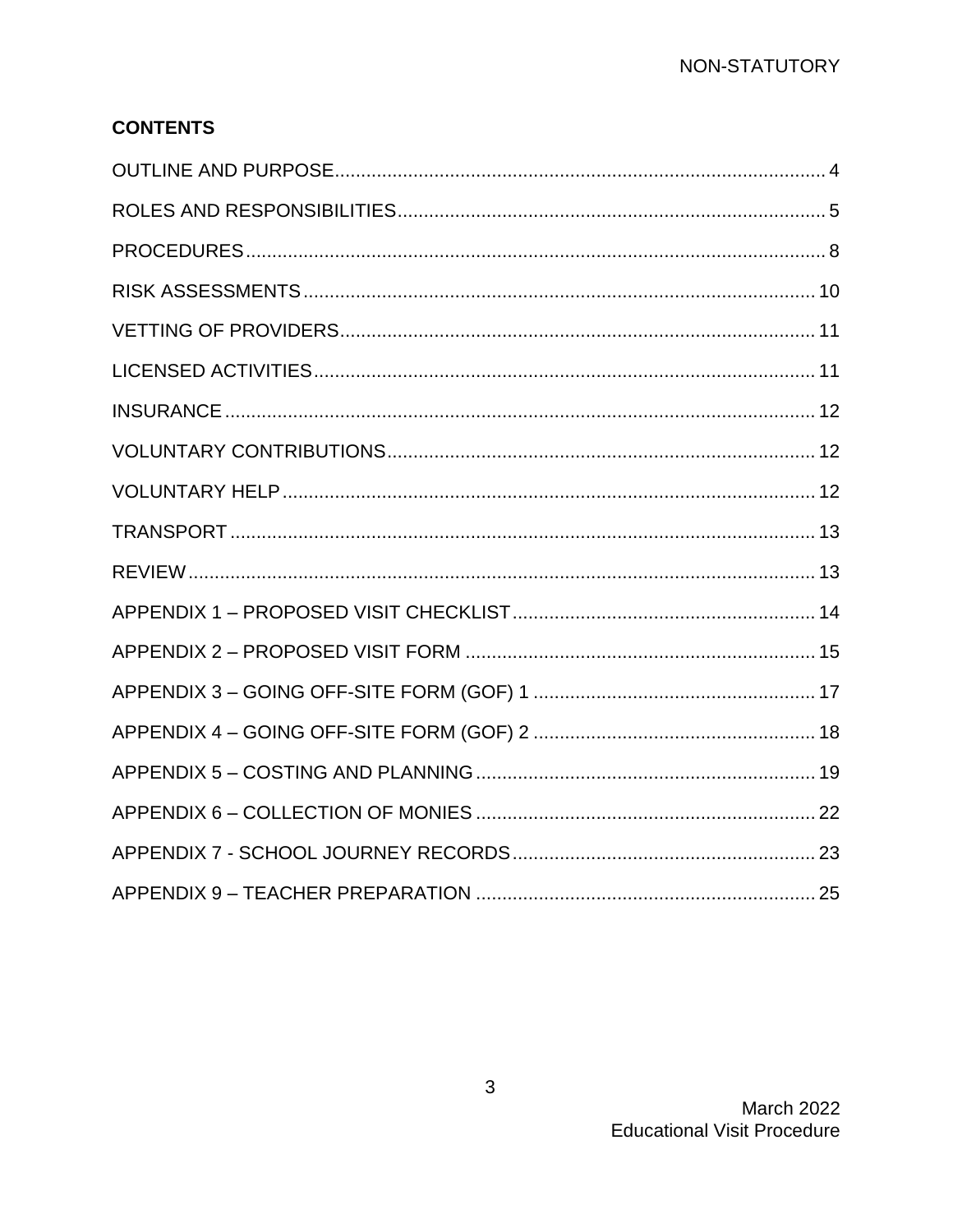#### <span id="page-3-0"></span>**Educational Visits Procedure**

#### **OUTLINE AND PURPOSE**

"It has long been acknowledged that pupils can derive a good deal of educational benefit from taking part in visits with their schools. In particular they have the opportunity to undergo experiences not available in the classroom. *Health and Safety of Pupils on Educational Visits – DfES 1998* 

"Outdoor learning supports academic achievement, for example through fieldwork projects, as well as the development of 'soft' skills and social skills, particularly in hard to reach children. It can take place on school trips, on visits in the local community or in the school grounds.

*House of Commons Education and Skills Select Committee – February 2005* 

Outdoor Education gives depth to the curriculum and makes an important contribution to students physical, personal and social education *Outdoor Education- Aspects of good practice – OfSTED – Sept 2004* 

An educational visit can therefore be seen as any aspect of a pupil's education that takes place off the main school site and should include visits to such places as parks, museums, swimming pools etc. as well as residential trips and visits abroad.

The school has adopted the guidance in three key documents and this document MUST be read in conjunction with the detailed advice contained within them. These are:

KCC Regulations and Guidance for Safe Practice of Offsite Activities

Health and safety: advice on legal duties and powers (for local authorities, school leaders, school staff and governing bodies) DfE February 2014

The Key Document is Safe Practice of Offsite Activities. The other documents supplement our own regulations and guidance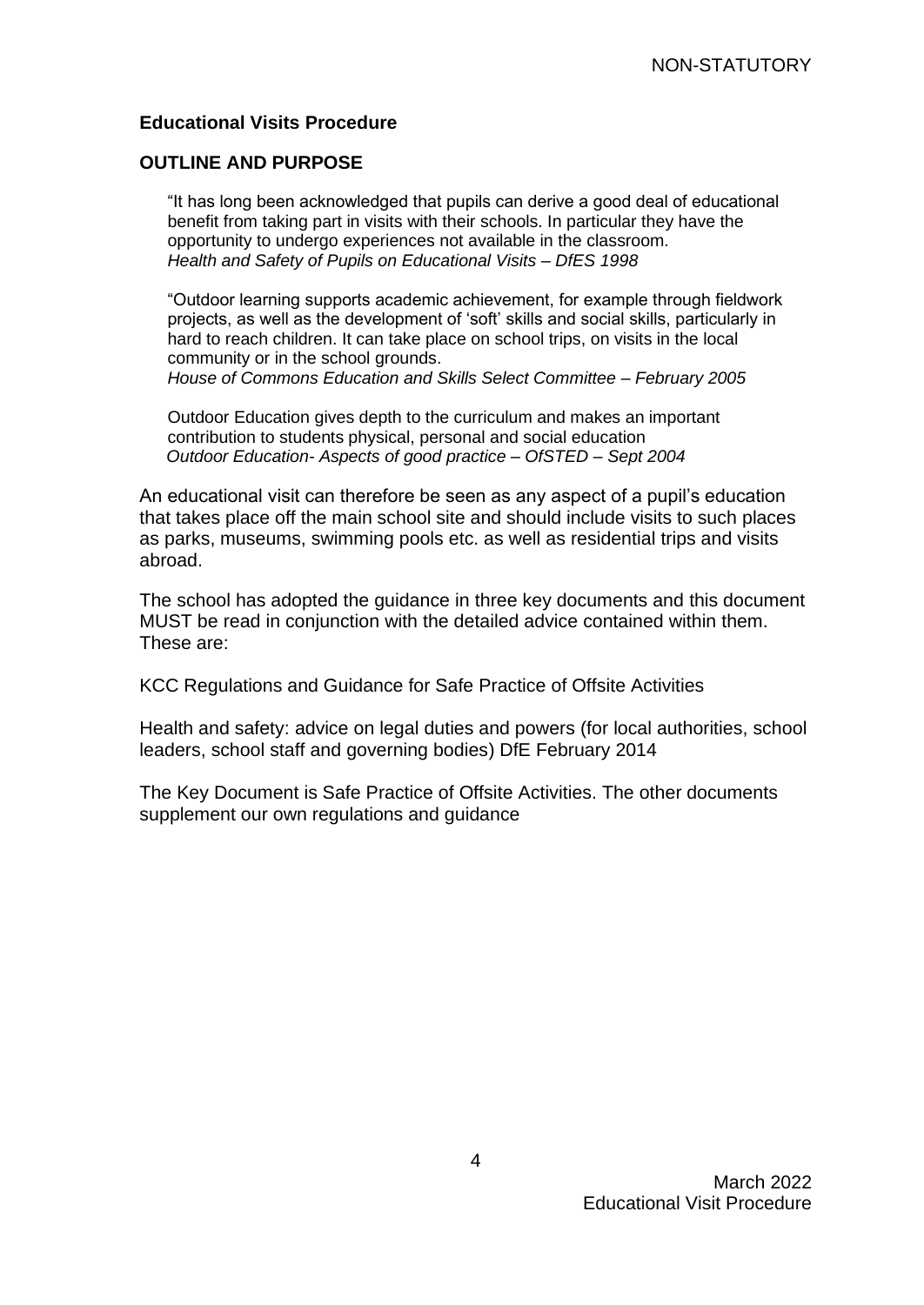## <span id="page-4-0"></span>**ROLES AND RESPONSIBILITIES**

#### **Role of the Governors**

- To ensure that the Headteacher and/or the Educational Visit Coordinator (EVC) have adhered to the guidelines contained within KCC Safe Practice of Offsite Activities.
- To ensure that visits are approved as necessary by the LEA before bookings are confirmed.
- To agree to all residential visits, trips abroad and those involving outdoor and adventurous activities. In these instances, to ensure that bookings are not completed until external providers have met all the necessary assurances. (This service is provided by the LEA Outdoor Education Unit)
- To define which type of visits should be approved by the Governing Body, and/or the Headteacher, and/or or the EVC.
- To ensure that that all aspects of risk management have been considered and that risk assessments for travel, accommodation and activities have been carried out prior to departure. It is not expected that Governors should become directly involved in risk assessment and related matters unless they have an appropriate competence.
- Ask questions about a visit's educational objectives and how they will be met. Are the objectives appropriate to the age and abilities of the pupil group? Why is a particular venue being used? Is the visit inclusive for all students? Is the visit value for money?
- To ensure measures exist to obtain parental consent on a basis of full information
- To investigate parental complaints.
- To review annually the EV policy and procedures including incident and emergency management systems.

#### **Role of the Headteacher**

- To ensure that visits comply with the guidelines and regulations provided by the LEA (*Safe Practice of Offsite Activities*) and the Schools own Health and Safety Policy.
- To ensure that the Educational Visit Co-ordinator (EVC), if appointed, is competent to oversee the co-ordination of all off-site education, and support the EVC in attending relevant training courses.
- To ensure that the EVC keeps him or her informed of the progress of the visit and that this information is relayed to Governors (and to parents as necessary).
- To ensure that the activity leader is competent (experience and training) to undertake the activity.
- To check that the EVC has designated an appropriately competent group leader who will meet the LEA's criteria. For less routine visits, the Headteacher will need to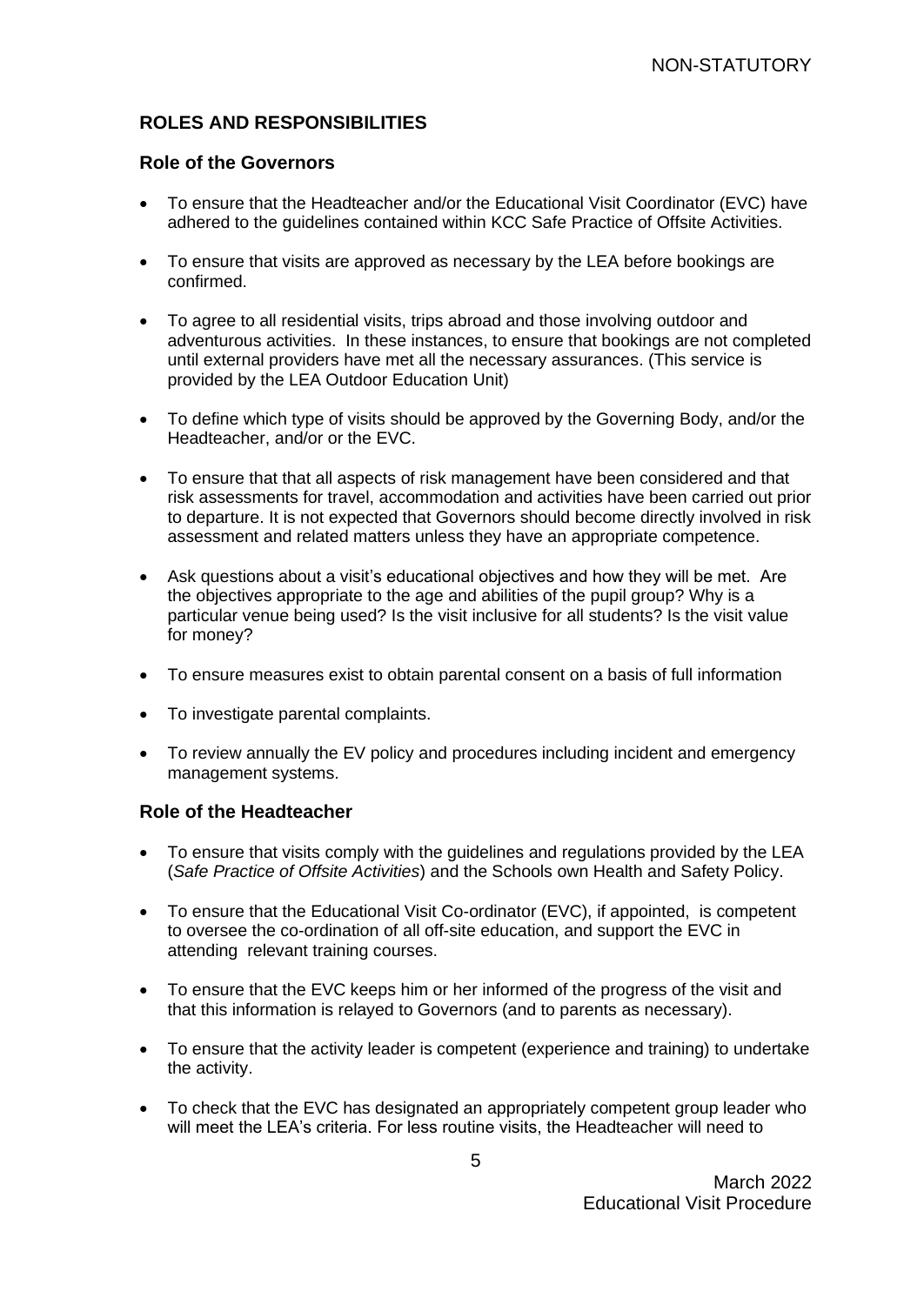ensure that the EVC can obtain advice from an appropriate technical adviser as necessary.

• To ensure that in the event of a major incident or accident, LEA guidelines are adhered to in terms of informing, parents, staff and the media. Help to ensure that serious incidents, accidents and near-accidents are investigated.

#### **Role of the Educational Visit Co-ordinator**

- It has been identified in the HASPEV supplements as good practice for each school to have an Educational Visit Co-ordinator (EVC). The EVC's role is to support the Headteacher in ensuring that all visits follow LEA regulations and guidance and all of the schools relevant policies and procedures and will act on behalf of the Headteacher;
- To approve educational visits as agreed by the Headteacher and Governing Body.
- To provide adequate documentation to support planning of all trips and visits.
- To ensure all off-site visits are thoroughly planned using standardised whole-school documentation.
- To ensure all staff are aware of the guidelines available through *Safe Practice of Offsite Activities* concerning their particular visit.
- To assign competent people to lead or otherwise supervise a visit. Competence of other adults proposed to provide support or lead activities within a visit will commonly be done with reference to accreditations from an awarding body and/or previous experience and on the job training.
- To ensure visits have appropriate support ratios and adequate cover for health and safety, first aid, medication and behaviour management.
- To work with the visit leader to obtain the consent or refusal of parents and to provide full details of the visit beforehand so that parents can consent or refuse consent on a fully informed basis.
- To organise the emergency arrangements and ensure there is an emergency contact for each visit.
- To keep records of individual visits including reports of accidents and 'near-accidents' (sometimes known as 'near misses').
- To ensure that arrangements are in place for the Governing Body to be made aware of visits so that questions can be asked as necessary.
- To ensure that LEA Approval form (GOF1) has been completed in full and has been submitted to the Outdoor Education Unit at least 6 weeks before the visit is due to depart
- To ensure that visit evaluation is used to inform future visits and training needs. Further staff training should be made available where a need is identified.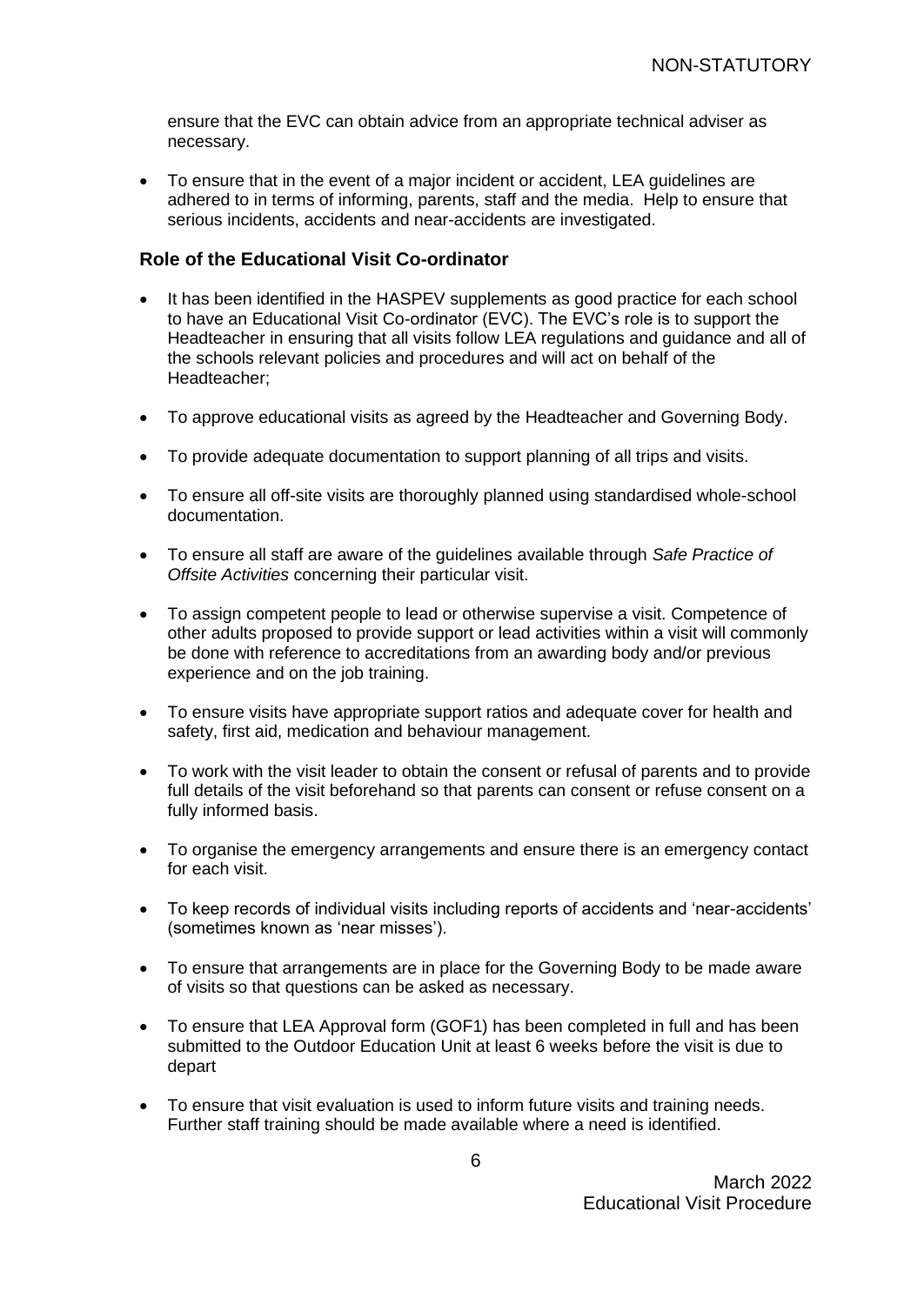- To arrange for the recording of accidents and the reporting of serious injuries as required. Accident and incident records should be reviewed regularly, and this information used to inform future visits.
- To review systems and, on occasion, monitor practice.

#### **Role of the Visit Leader**

- The Visit Leader has full responsibility for the safe running of the activity including pre planning and following guidance and ensuring all participants are aware of their roles. To achieve this the Visit Leader will;
- Identify the clear purpose and objectives of the visit.
- Complete visit documentation and obtain EVC approval for any visit off-site, no matter how short its duration.
- Plan the itinerary in such a way as to account for all times on the visit including meal and 'down' times particularly on residential trips.
- Have prior knowledge of the venue the visit leader should normally have made an exploratory pre visit, (*see Safe Practice of Offsite Activities – Planning Checklist Para 7).*
- Inform parents and seek permission/consent, detailing the nature, purpose and related activities involved in the visit.
- Allocate supervisory responsibility to each adult for named pupils and ensure that each adult knows which pupils they are responsible for. To ensure that each pupil knows which adult is responsible for them and that all adults understand that they are responsible to the visit leader for the supervision of the pupils assigned to them.
- To ensure that all adults involved in supervising the visit are aware of the risk assessments including 'Plan B' and the expected standards of behaviour.
- To continuously monitor the appropriateness of the activity, the physical and mental condition and abilities of the group members and the suitability of the prevailing conditions.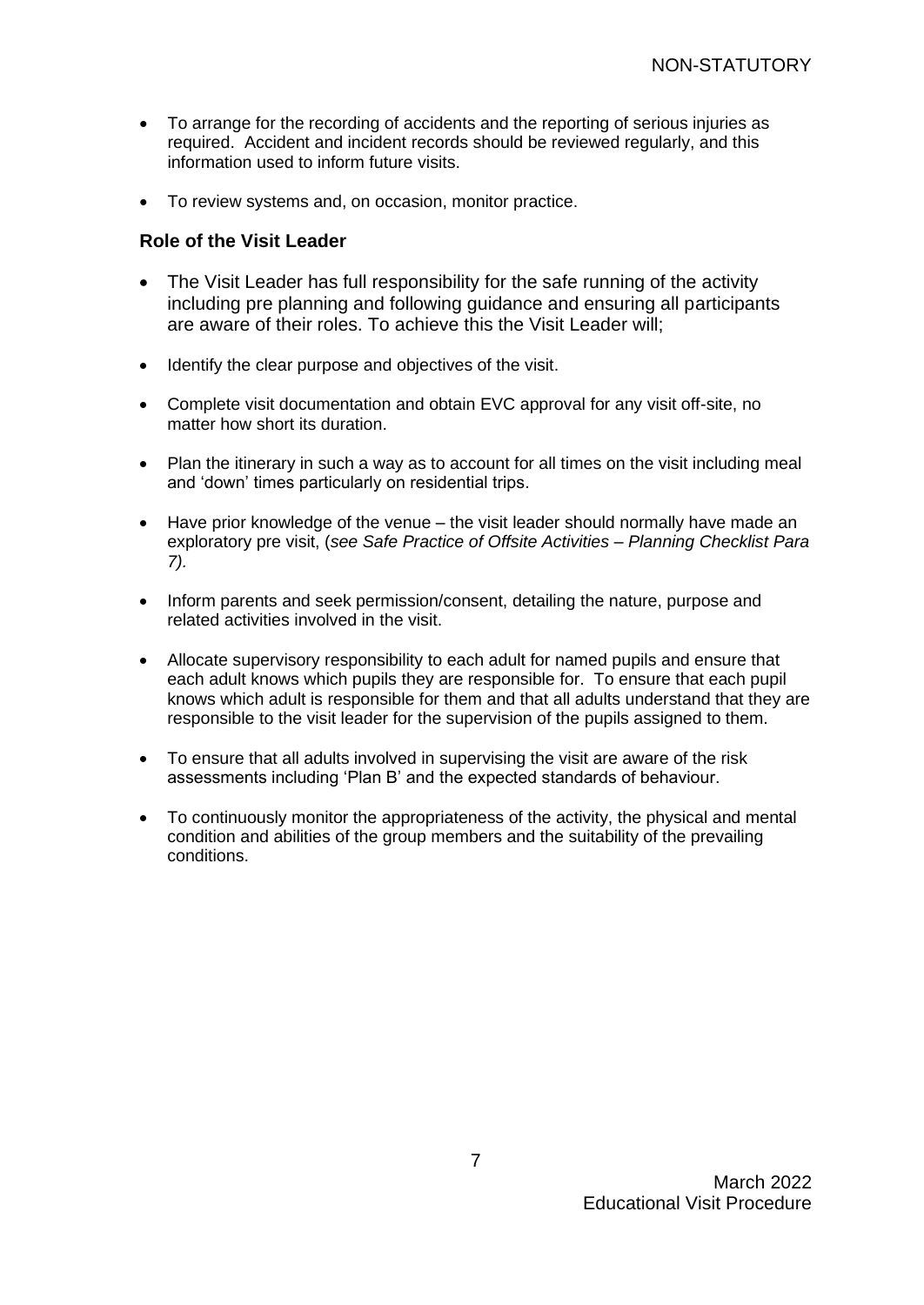### **Role of the Pupil**

- To be aware of the potential risks and expected behaviour.
- To know who their supervisor is at any given time and how to contact him or her and to alert the supervisor if someone is missing or in difficulties.
- <span id="page-7-0"></span>• To understand the need to have a meeting place to return to, or an instruction to remain where they are, if separated.
- To understand and accept the expected standards of behaviour.

#### **PROCEDURES**

KCC and HASPEV provide detailed guidelines on procedures in a range of specific situations likely to be encountered/undertaken on visits off-site. Visit leaders will need to be aware of the relevant sections before undertaking the trip

The school has in place a clear process to be adhered to in planning and organising an educational visit or trip;

#### **Planning**

For all visits off site refer to Planning Checklist - see KCC Safe Practice of Offsite Activities – Para 7;

A GOF2 (Going Offsite Form) should be completed. (The GOF 2 was designed as an exemplar for schools that did not have any system for recording essential planning information. It has been designed to be used as an internal school form. It is not part of the paperwork that the LEA requires when planning a residential trip or visit involving outdoor and adventurous activities – see below)

Complete any further internal school forms:

Appendix 1 – Off Site Visit checklist Appendix 2 – Proposed Visit form Appendix 3 – GOF 1 Appendix 4 – GOF 2 Appendix 5 – Costing & Planning an EV Appendix 6 – Collection of Money Appendix 7 – Risk Assessment Record Appendix 8 – Pupil preparation

Confirm details with, and obtain approval for the trip with the EVC.

Obtain approval from the member of SMT responsible for the overall management of visits and ensure that all visits have been entered into the school diary.

*When the visit is authorised*, letters can be sent home to parents as necessary.

Parents must always be made aware when their children are undertaking a visit and will be off school premises.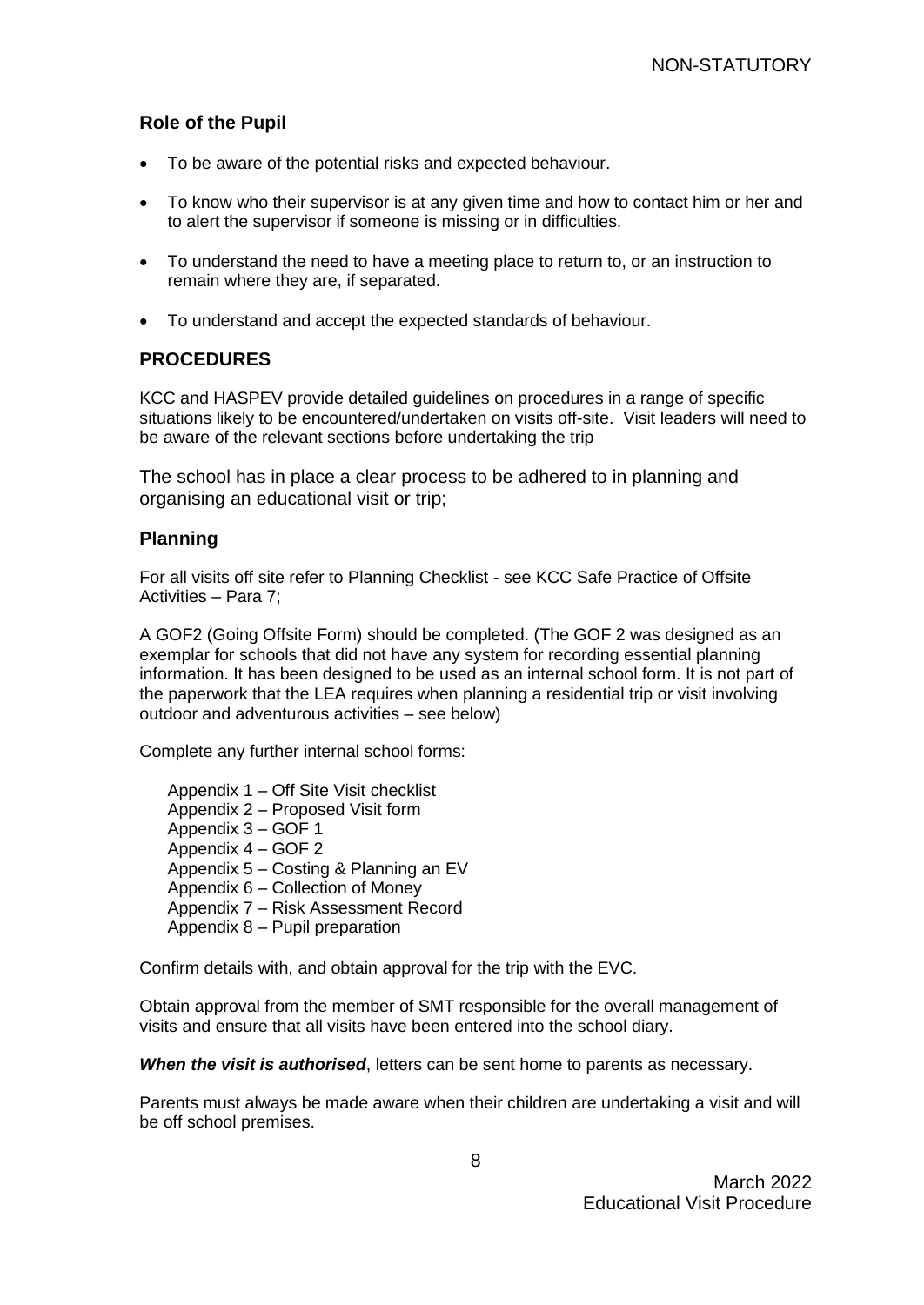Collect reply slips (bearing in mind some pupils in care of social services may also need additional permission from them) - No pupil will be allowed to go on a visit without parental permission.

Liaise with the EVC over any changes to the approved itinerary and arrangements.

Pre-visits. In most cases it is very important to undertake a pre visit. The need for a previsit should be discussed with the EVC. If a pre-visit is considered as not being necessary the reasons must be noted on the visit risk assessment.

In planning and organising a residential trip or visit involving outdoor and adventurous activities the above process remains relevant with the following additions.

All visits involving a residential (overnight stay) and/or adventurous activities must be approved in principle by KCC **before** a contract is made with a Provider.

This is obtained by *contacting the Outdoor Education Unit and checking if the Provider that you are planning to use has been vetted by the LEA.* This Pre check is also the trigger for the Going Offsite Form 1 (GOF1) to be issued by the Outdoor Education Unit. The GOF1 must be submitted to the Outdoor Education Unit no later than 6 weeks prior to the trip.

Complete a GOF2 and/or any further internal school forms. (*add details as per your school policy*)

Confirm details with, and obtain approval for, the trip with the EVC *at least 2 months prior to the visit to* enable Governors to be informed.

Obtain approval from the member of SMT responsible for the overall management of visits. This will allow the date to be entered into the school diary *at least 6 weeks prior to the visit.*

*When the visit is authorised*, letters can be sent home to parents as necessary.

Collect reply slips (bearing in mind some pupils in care of social services may also need additional permission from them) – No pupil will be allowed to go on a visit without parental permission. Authorisation for the visit leader to act for the child in the event of a medical emergency should be implicit within the permission.

Collect pupil donations using the procedures requested by the finance secretary in the office.

Liaise with the EVC over any changes to the approved itinerary and arrangements.

Wherever possible and practical a First-aider should accompany each visit offsite. There should always be an appropriate first aid box available for use. Your Risk Assessment will identify when a qualified First Aider is not necessary.

#### **During the Day**

The school documentation identifies many of the issues that school staff need to be aware of during the supervision of a visit off-site. These include the Behaviour policy, Equal Opportunities policy and the Medication in schools policy. This contains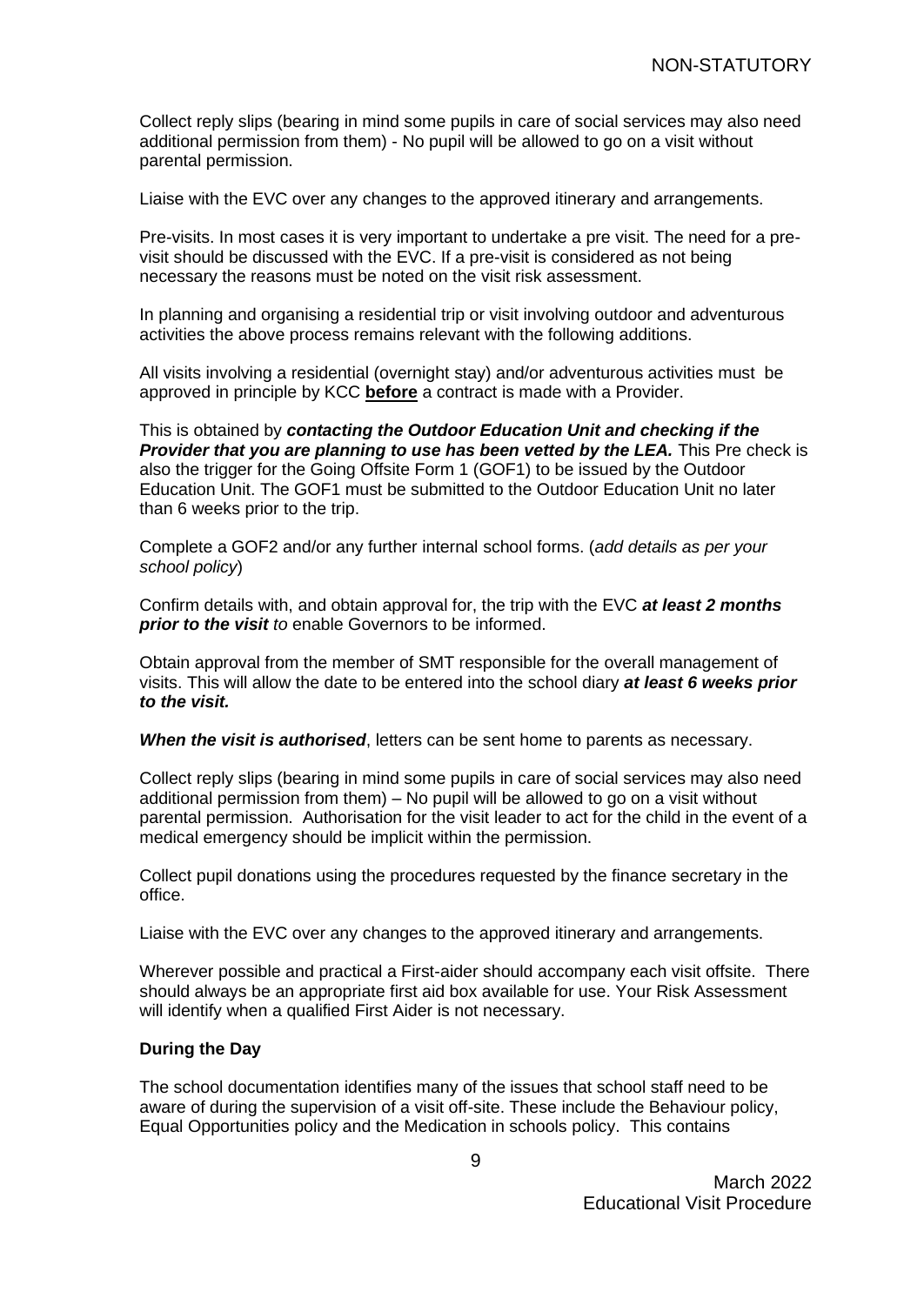permission for emergency medication should the need arise and details of specific medical plans for individual children (within the *'Administration of Medicines in School''* policy, details are given for 'out of school activities'). Where specific medical plans exist the visit leader is responsible for ensuring all staff and accompanying adults are aware of the plan.

One of the key features of all visits is the need for all staff to be involved in on going risk assessments. Visit Leaders need to make decisions on an on going basis regarding the safety of the visit. (see 'Risk Assessments'). This includes the support ratios and pupil groupings dependant upon social interactions and behavioural issues presented during the day. All members of staff need to be aware of the plans and procedures identified for dealing with pupils with specific behaviour plans.

Visit Leaders must take a mobile phone in order to remain in contact with the school (and vice versa) during the time off-site. In the event of an emergency the school must be contacted immediately (or as soon as is practical) in order that the Headteacher can take charge of the management of the incident. This procedure will follow the schools Emergency/Crisis Plan.

#### **Review**

All journeys and visits off-site must be reviewed and evaluated in relation to the visit aims and purpose in order to aid future planning. It is the responsibility of the Visit Leader to inform the EVC of any specific issues effecting future visits concerning the venue, the transport or the group.

<span id="page-9-0"></span>In the case of a residential or outdoor or adventurous activity, this will take the form of a formal meeting in the week following the trip.

#### **RISK ASSESSMENTS**

Risk assessment and risk management are legal requirements. For educational visits they involve the careful examination of what could cause harm during the visit and whether enough precautions have been taken or whether more should be done. The aim is to make sure no one gets hurt or becomes ill. The programme of a visit, as set out in the risk assessment and the consent form, should not be deviated from.

C:\Documents and Settings\Administrator\My Documents\Richard\Work\O Ed Policy\Examples One Educational Visits Policy 0305.docRisk assessment for educational visits can be usefully considered as having three levels:

- **Generic activity risk assessments**, which are likely to apply to the activity wherever and whenever it takes place. These are usually prepared by the LEA/ employer or by the school. Examples of generic risk assessment include travel in the school minibus, coach travel and visits to coastal venues. School staff will not normally prepare them unless they have accumulated specific experience or other expertise.
- See KELSI Outdoor Education for copies of a wide range of generic Risk Assessments that should be used as a basis for the visit leaders own risk assessment.
- **Visit/site specific risk assessments** which will differ from place to place and group to group. These are usually undertaken by the school for each venue and are amended as necessary for different groups. They should be prepared or agreed by someone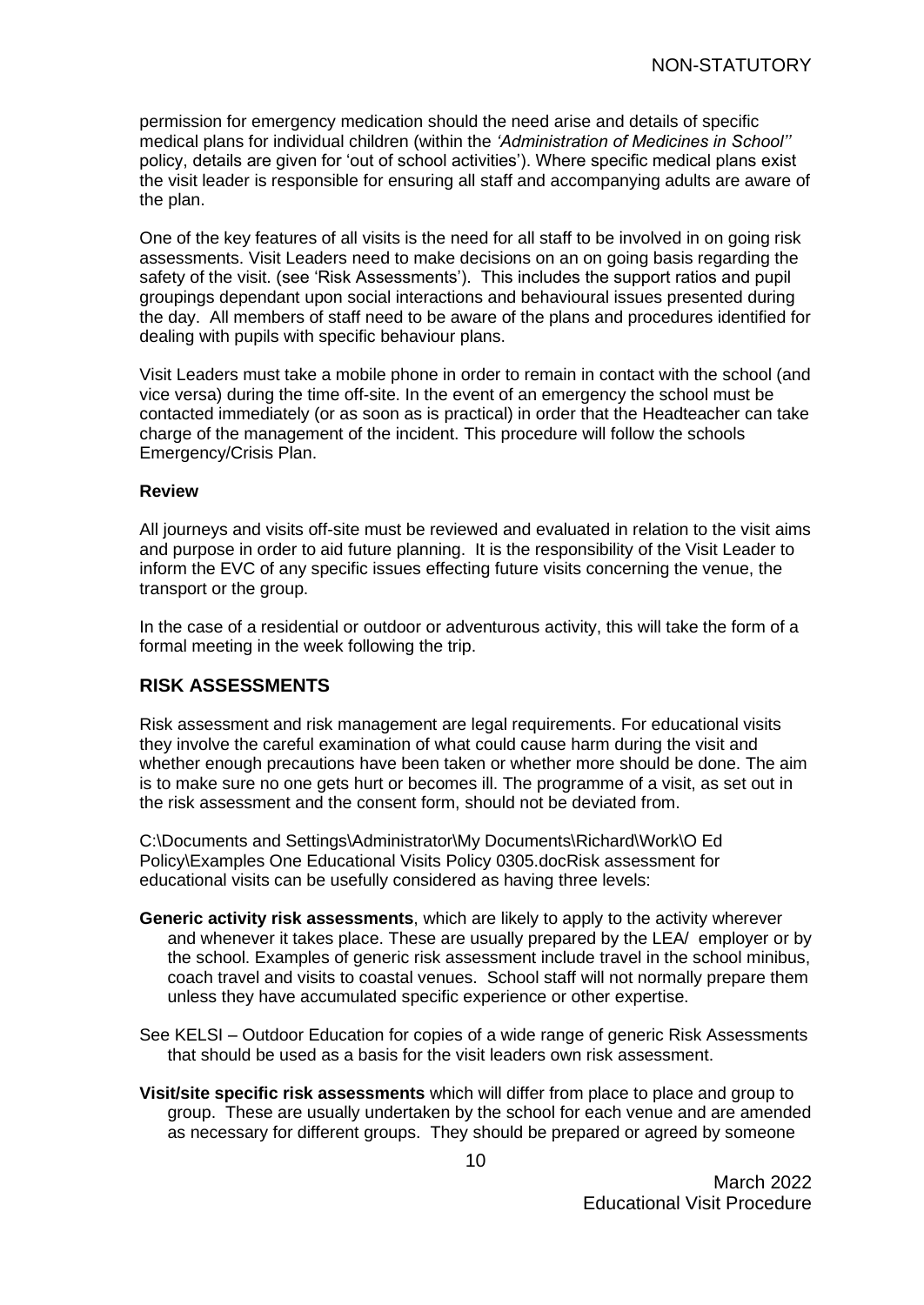trained and competent to assess risks, such as the EVC.

- Activities such as swimming, crossing roads and curricular partnerships with other schools are examples of these site specific risk assessments where the same venue is used each week and barring any changes to the nature of that venue, our prime concern on a weekly basis is the risk presented by the group of pupils undertaking the visit.
- However for visits which are 'one offs' a specific risk assessment for the venue itself as well as for the pupils is required. Examples of this would be visits to farms, galleries, museums, public parks, garden centres etc. as part of a specific curriculum module for a specific class group
- For both of these the EVC will direct the visit leader to the relevant sections of LEA/employer and national guidelines covering the type of visit.
- **Ongoing risk assessments** are those that take account of unplanned and unexpected changes, for example, illness of staff or pupils, changes of weather, availability of preferred activity. The visit leader is responsible for making decisions on an on going basis during the visit as to the appropriateness of continuing the visit in the light of prevailing conditions.
- **All staff and pupils should be aware of a "PLAN B" in the event of the planned agenda needing to change.** Visit leaders are always in charge. They should trust their own knowledge of the young people and use their own professional judgement. This may include challenging an activity leader where the visit leader's knowledge of the group is superior, or intervening to prompt a change of plan, including stopping an activity if they feel uncomfortable or believe that that it has become too hazardous.
- <span id="page-10-0"></span>Where it is considered unsafe to include a particular pupil because there is serious doubts concerning their behaviour or it is felt that they represent a significant risk to themselves or others within the group (including staff), the Headteacher will make the final decision on whether the pupil should access the trip and suitable alternatives that will meet the educational need s of the visit will be planned.

#### **VETTING OF PROVIDERS**

When a residential or visit that includes adventurous activities (see \* LEA Approval System and Procedures Guidance Notes) is being considered, the Providers of such services will be vetted by the LEA on our behalf to ensure that it meets the LEA requirements. This is why the Outdoor Education Unit must be contacted prior (Pre Check) to any contracts being established. It is important that this check is made even if the chosen Provider is one that the school has used on previous occasions.

<span id="page-10-1"></span>See the EVC or KELSI – Outdoor Education

#### **LICENSED ACTIVITIES**

Most Providers who offer adventurous activities require an Adventurous Activity Licence. The adventurous activities that fall within the scope of the Licencing Authority are; Caving, Climbing, Trekking and Watersports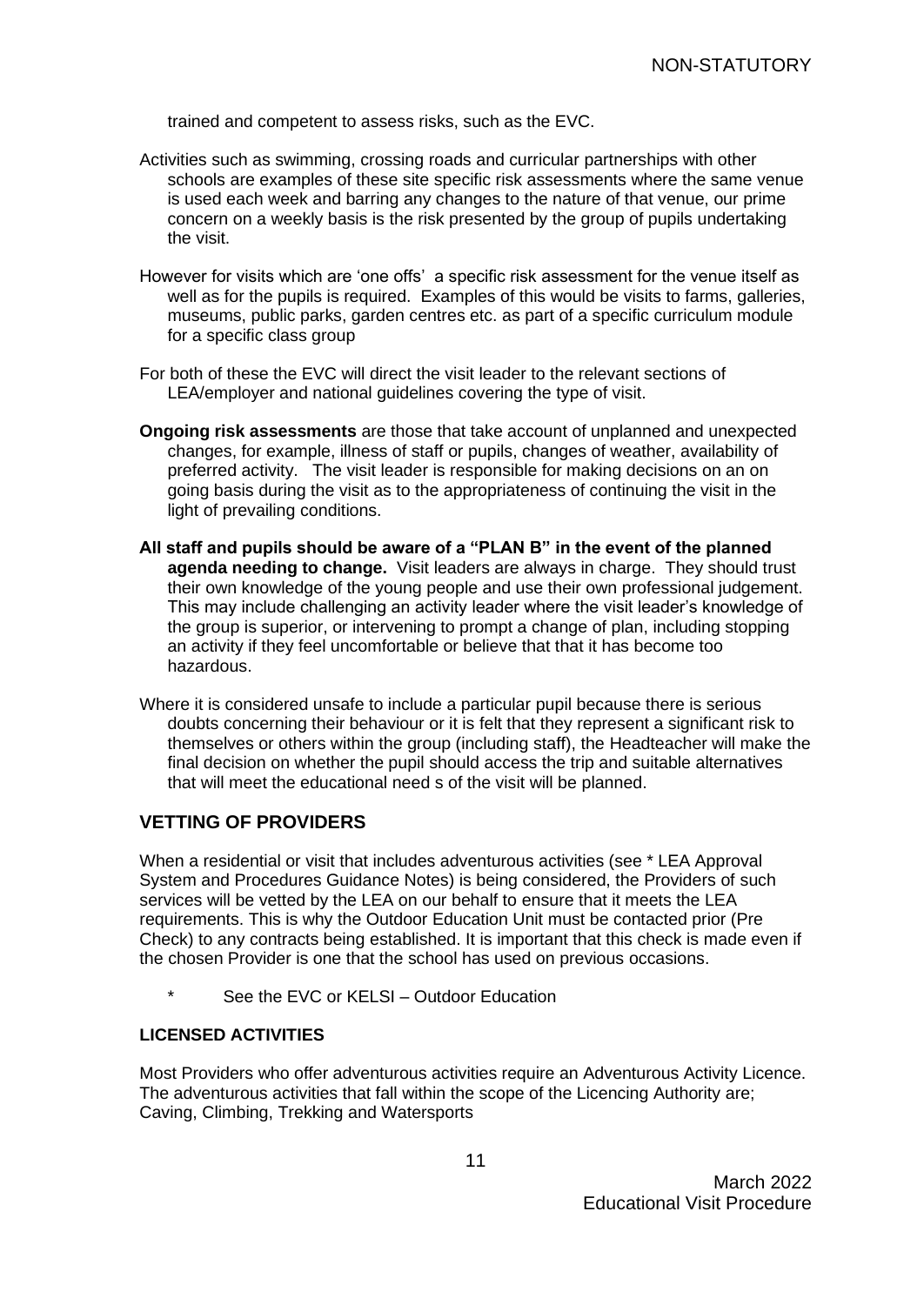<span id="page-11-0"></span>The status of a Provider in terms of licencing will be confirmed during the Pre Check process. The Outdoor Education Unit will confirm if any Provider requires a licence and will check if a Providers licence is current.

#### **INSURANCE**

When a trip is undertaken as part of the normal school curriculum, even though it is conducted off school premises, the insurance arrangements for the school will prevail.

The visit leader must check the need for additional travel insurance depending upon the nature of the activity to be undertaken. *(See Safe Practice of Educational Visits)*

<span id="page-11-1"></span>When a tour operator is used the type and extent of the insurance cover being used should be ascertained. All Providers must hold £5 million Public Liability Insurance. As part of the LEA vetting process the Outdoor Education Unit will check that this level of Insurance is in place. This can be confirmed when contacting the Outdoor Education Unit as part out the visit Pre Check.

#### **VOLUNTARY CONTRIBUTIONS**

The basic principle underlying the charging provisions of the 1988 Act (ERA 1988) is that education provided by any maintained school for its registered pupils should be free of charge if it takes place wholly or mainly during school hours.

There is also the principle that an educational visit mainly outside the school day should be free of charge if it contributes to the delivery of the National Curriculum.

Charges may be made for residential accommodation.

Visits that are non-educational should not take place during school time denying access to full programmes of study.

All visits during the school day should therefore be deemed to be educational.

Voluntary contributions can be requested for any educational visit that takes place during the school day; however a pupil cannot be prevented from taking part in the visit on the basis of a family not making any or sufficient contribution.

Where the visit is non-educational the charge cannot exceed the actual costs to be incurred. Costs can be calculated against transport, board and lodging, admission costs, costs of appropriate non-teaching staff, incidental costs of staff, materials and equipment and insurance costs.

<span id="page-11-2"></span>Accounts related to off-site activities should be kept by the visit leader and checked by the school finance secretary.

#### **VOLUNTARY HELP**

The use of voluntary helpers should only be permitted by the Headteacher or EVC. This permission will be based upon knowledge of the volunteers and their previous experience and training (on the job). The fact that help is voluntary does not negate the legal responsibility of those involved.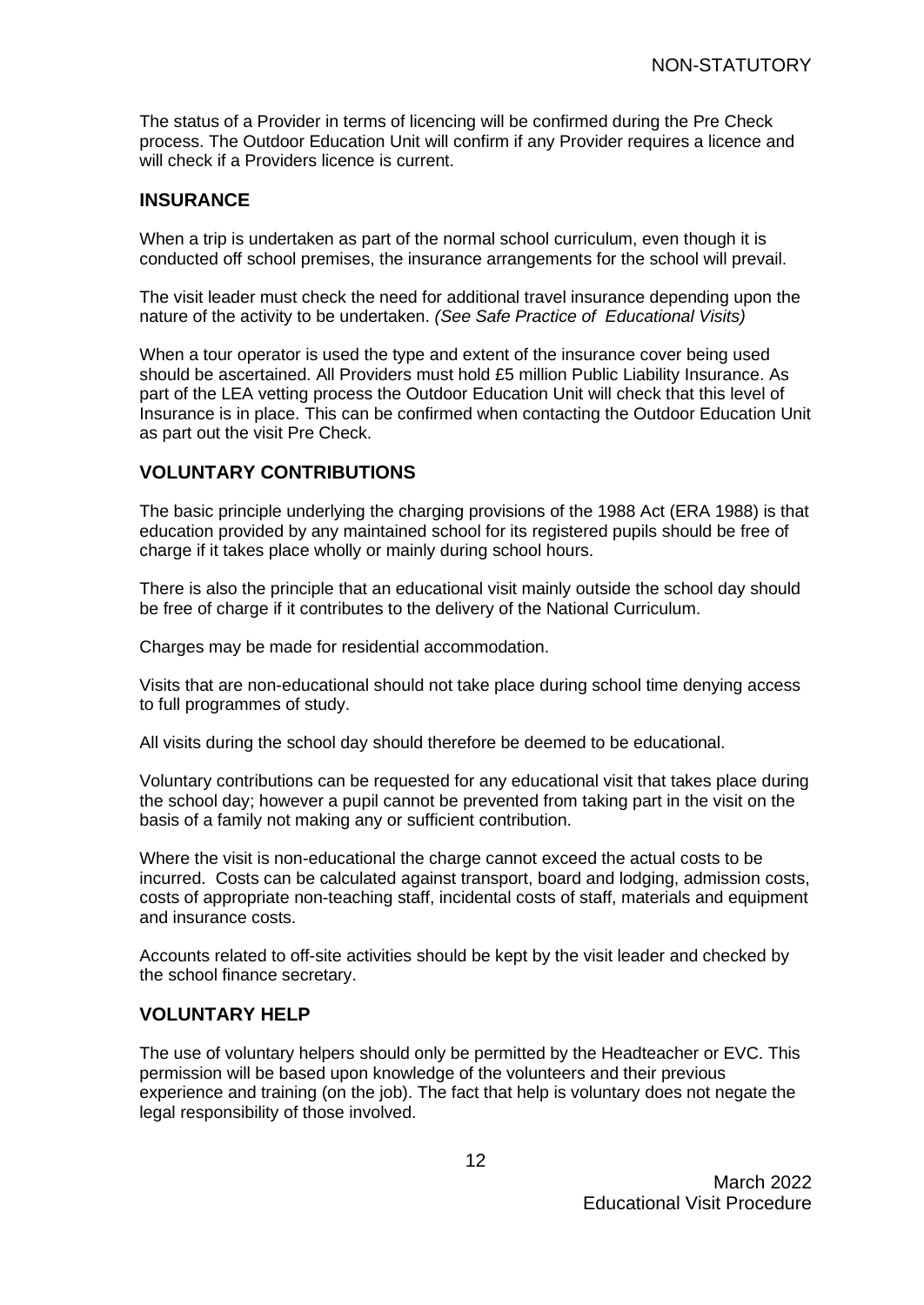CRB checks will be carried out by the office on all volunteer helpers – hence much advance notice is needed and those intending to use voluntary help should liaise with the EVC as early as possible in the planning phase

<span id="page-12-0"></span>All volunteer helpers have the same responsibility to follow the instructions of the visit leader.

### **TRANSPORT**

Parents should always be informed of the type of transport to be used and risk assessments carried out.

Hired transport – The school should ensure appropriate levels of supervisory staff are available to ensure the safety and welfare of all pupils. The driver of the coach has no responsibility for the behaviour and conduct of the pupils.

School Minibus – The school minibus policy, (this follows the KCC Minibus regulations) should be adhered to at all times, including those aspects referring to supervision ratios. Your risk assessment will inform you if it is acceptable not to have a second adult in the rear of the vehicle supervising the group.

Public transport – Close supervision should be ensured.

<span id="page-12-1"></span>Use of private cars – Staff must ensure they have appropriate insurance cover for conveying pupils during the course of their professional duties. Parents must always be informed if members of staff intend to use private transport. School will not reimburse parents for the use of their cars.

#### **REVIEW**

Visit Leaders will need to evaluate the success of each trip with the EVC who can oversee the need for changes in arrangements for subsequent visits to the venue or with the particular group.

In the event of a visit that involves a residential and/or adventurous activities, a formal review meeting between the EVC and the Visit Leader must take place.

This procedure will be reviewed annually by the Governing Body in conjunction with the EVC, if appointed, and with the Headteacher.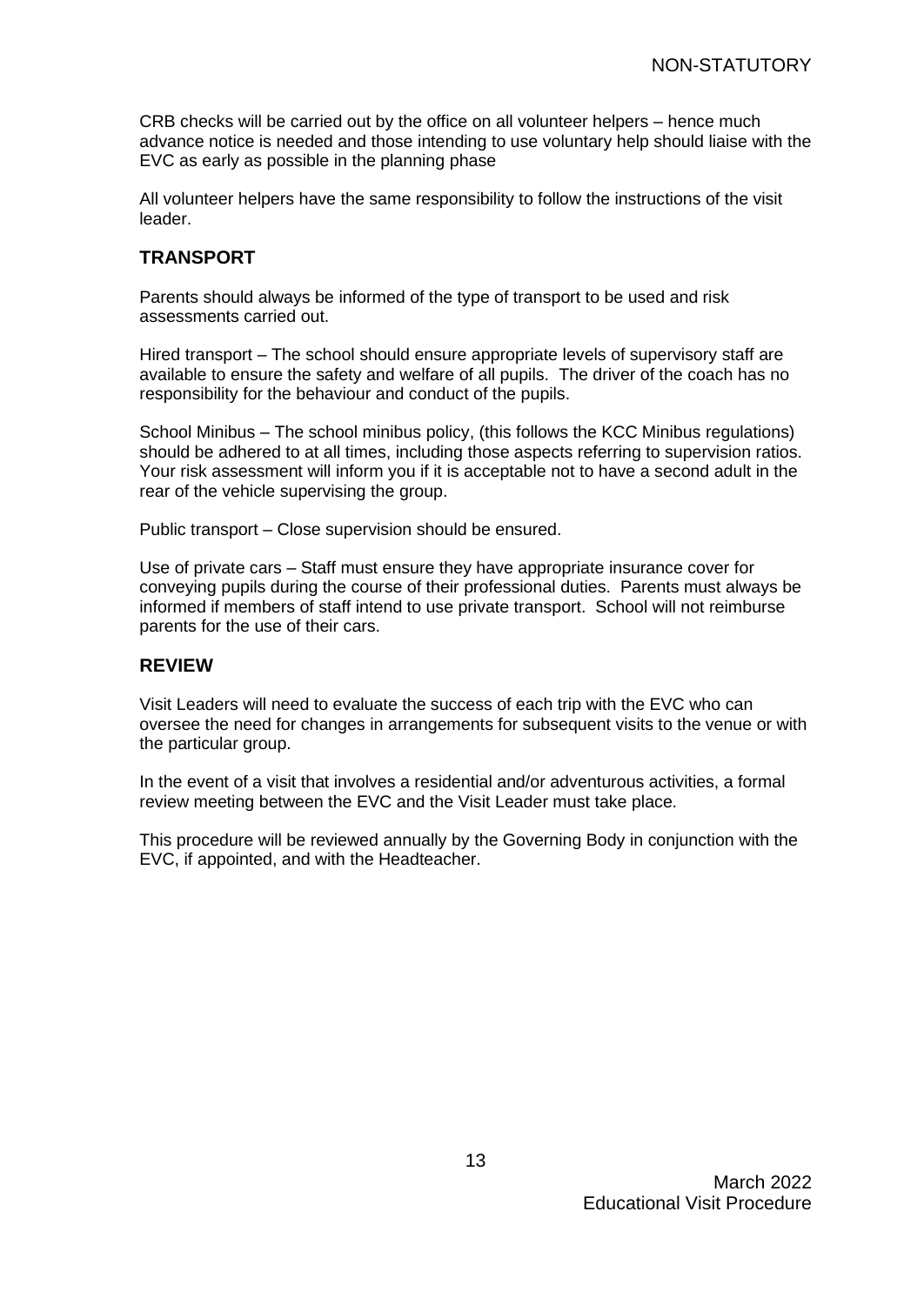## <span id="page-13-0"></span>**APPENDIX 1 – PROPOSED VISIT CHECKLIST**

## **Off Site Visits**

This includes:

- educational visits
- sports activities
- walks around the village etc.

Guidelines for Off Site visits are in the staff room.

All offsite visits must have prior approval of time, purpose and staffing levels from the Headteacher and should be entered into the office diary ASAP.

Parents should be notified about off site visits via the office.

### **Transport**

Please refer to guidelines and note that offers from parent to provide transport require the completion of a separate form that comes via the office. Signed forms are held in the office.

#### **Parental Consent**

Please refer to guidelines but broadly the annual emergency forms cover offsite visits on foot within the immediate locality. It is the teacher's responsibility to check that these have been completed for each pupil.

#### **Leaving the Site**

At the point of departure hand the completed form, On Leaving the School Site (Off Site visits file) that lists all children and named adults leaving the site, destination, the intended route (in case need arises to contact group), the expected time of return, and details of emergency contact procedure, e.g. mobile phone number, in at the office.

#### **On return**

Sign the form in the school office to notify of group return.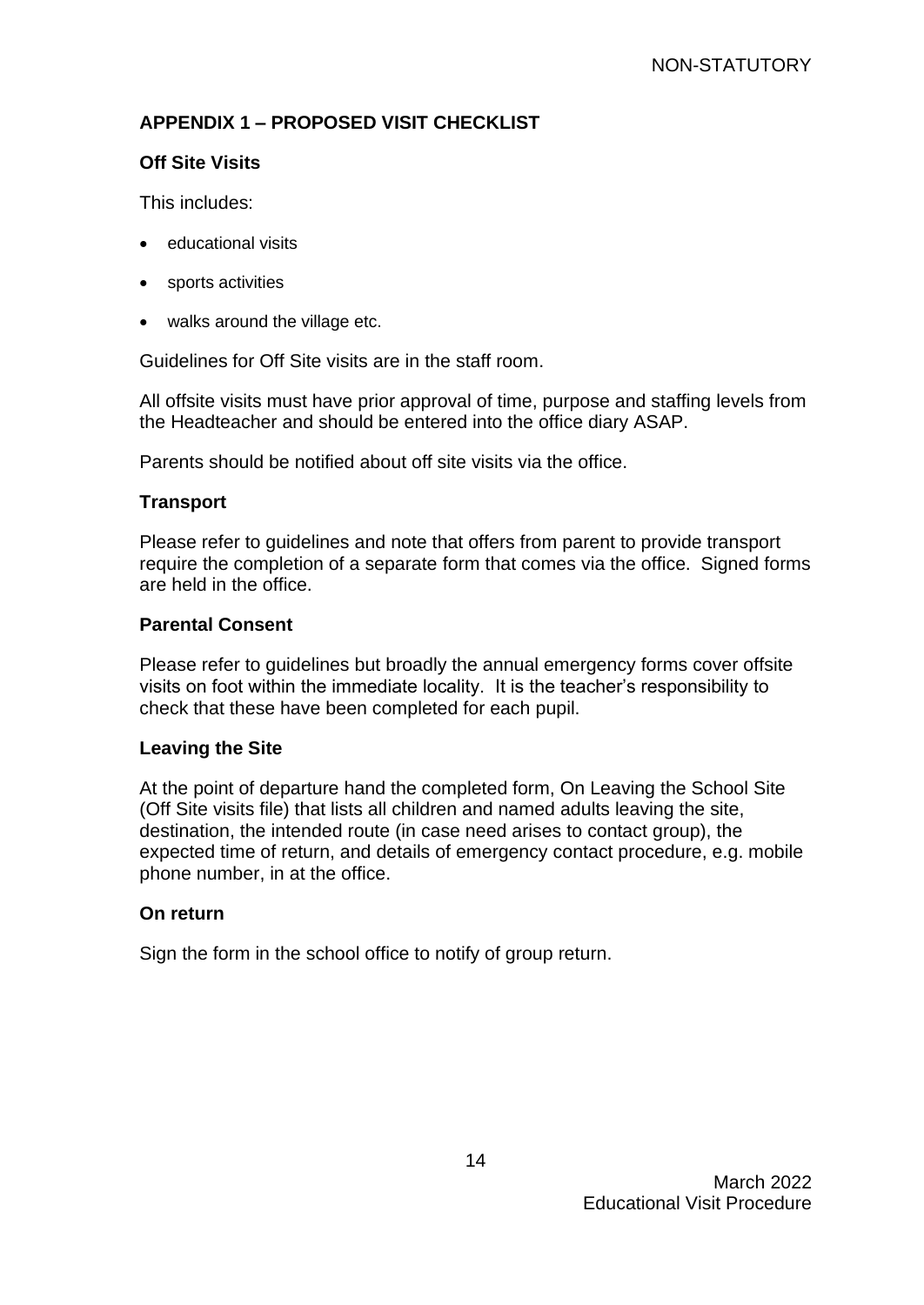## <span id="page-14-0"></span>**APPENDIX 2 – PROPOSED VISIT FORM**

Proposed Visit to:

| <b>Teacher in Charge</b>                |                |
|-----------------------------------------|----------------|
| <b>Learning Intention</b>               |                |
| <b>Number of Pupils</b>                 |                |
| <b>Parking arrangements</b><br>at venue |                |
| Wet weather<br>arrangements             |                |
| Mobile phone available                  | Yes/No Number: |
| <b>Toilet Arrangements</b>              |                |
| Ratio of pupils to adult                |                |
| <b>Adult helpers</b>                    |                |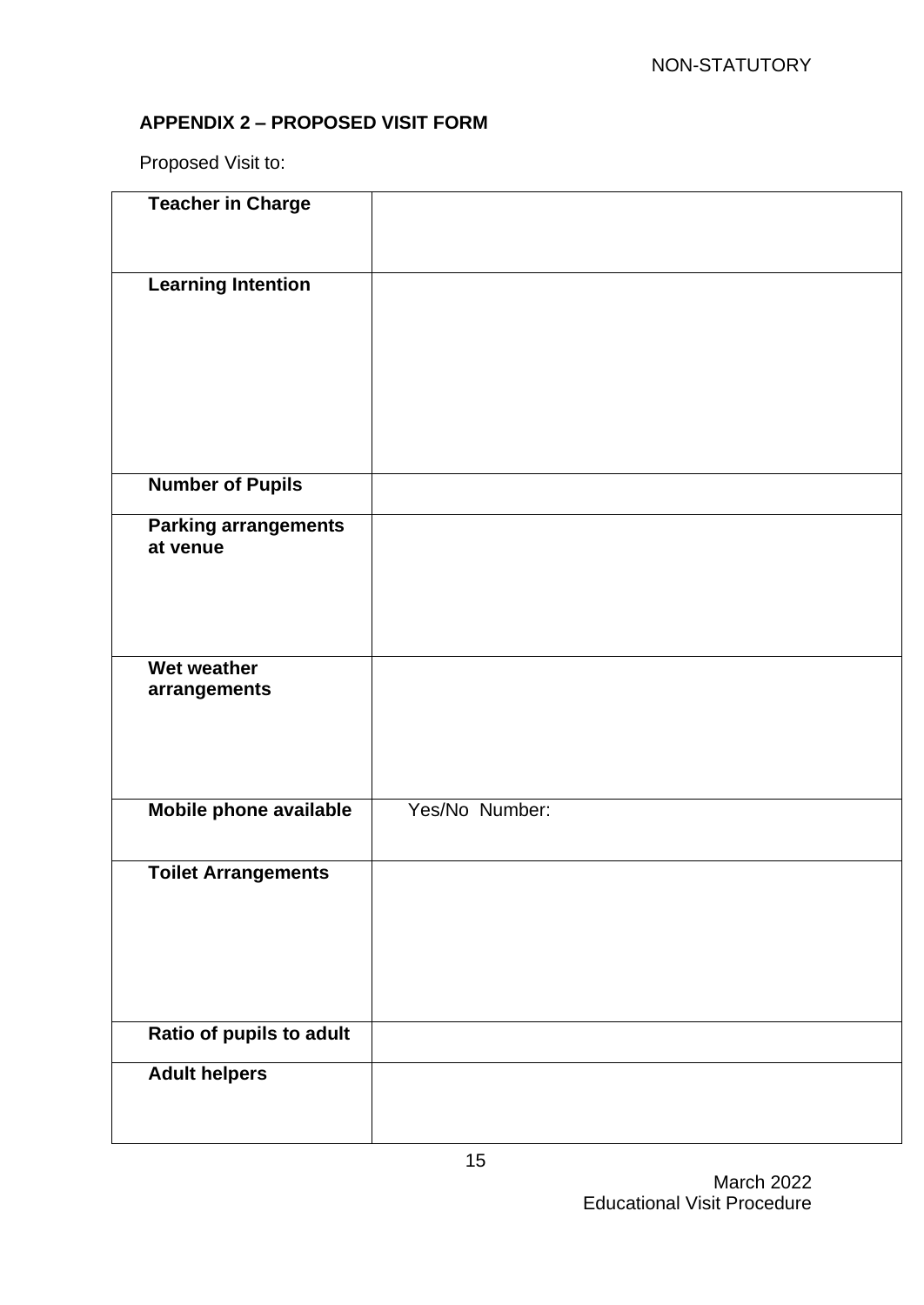| <b>Transport</b>                                   |                                                           |
|----------------------------------------------------|-----------------------------------------------------------|
| If parent transport used                           | Name of Parent                                            |
|                                                    | Safe Transportation form completed and returned to office |
| <b>Parental Consent forms</b>                      |                                                           |
| <b>Arrangements for any</b><br>pupils unable to go |                                                           |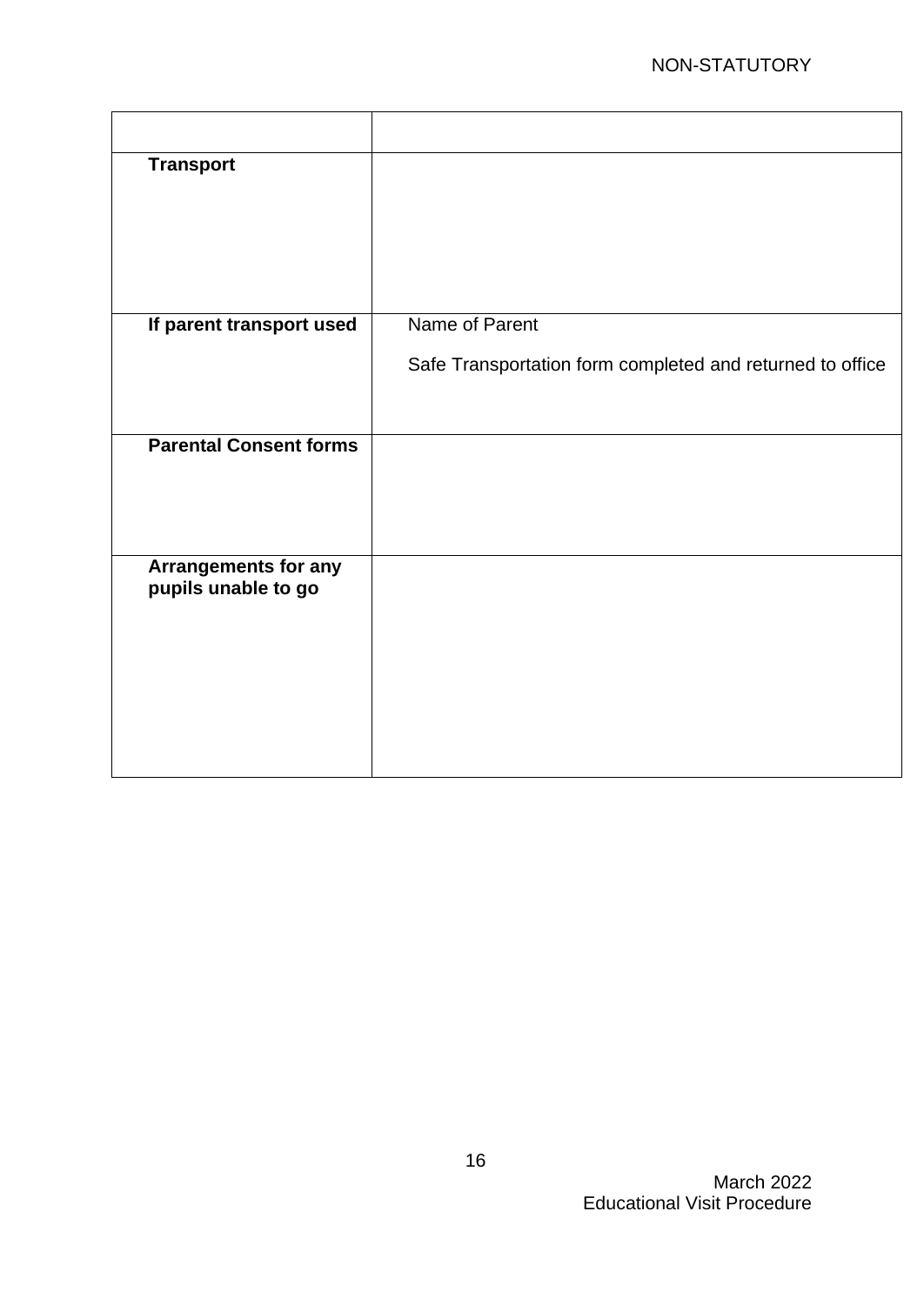# <span id="page-16-0"></span>**APPENDIX 3 – GOING OFF-SITE FORM (GOF) 1**

To be inserted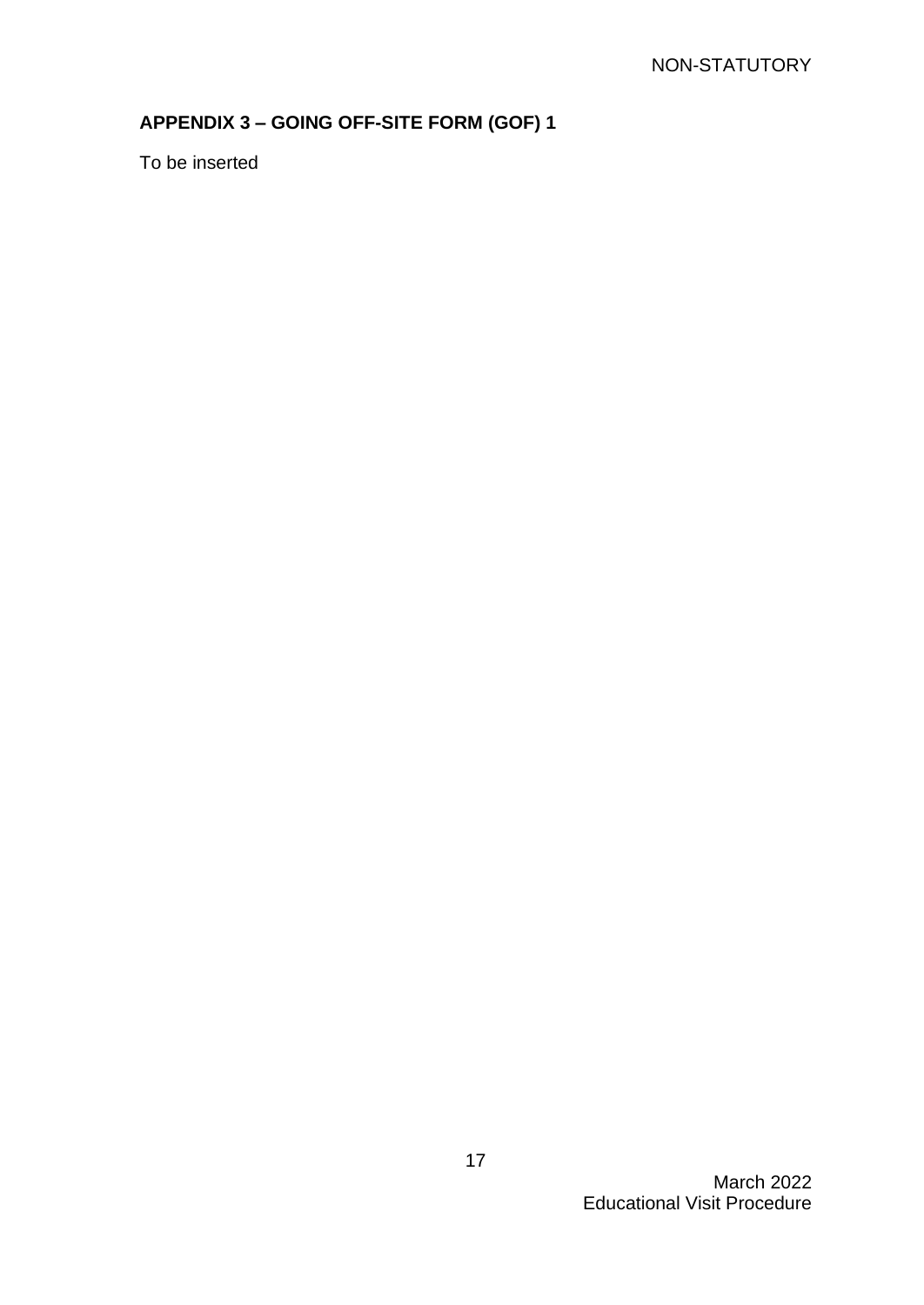# <span id="page-17-0"></span>**APPENDIX 4 – GOING OFF-SITE FORM (GOF) 2**

To be inserted.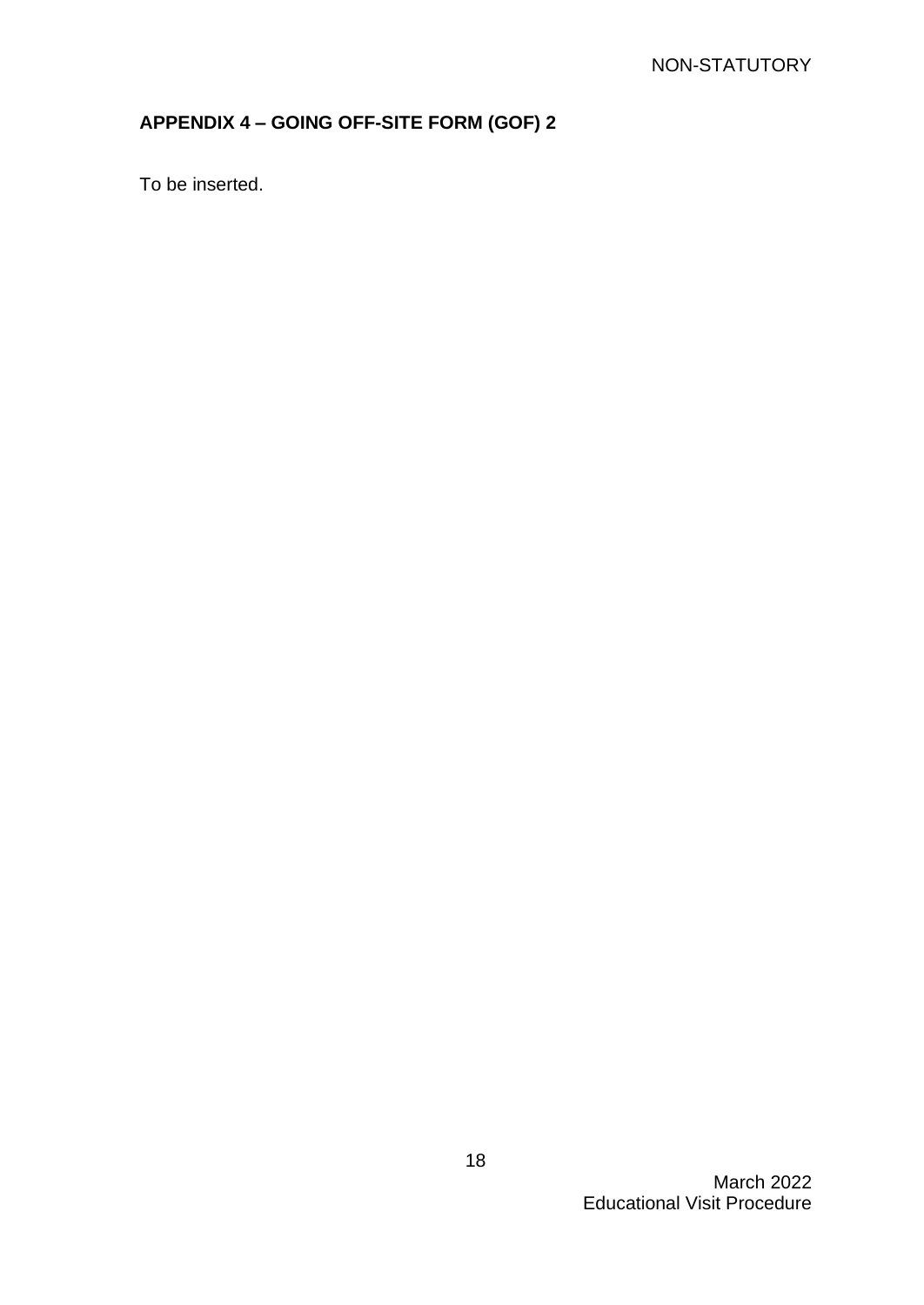## <span id="page-18-0"></span>**APPENDIX 5 – COSTING AND PLANNING**

# **Costing and Planning an Educational Visit**

| <b>Venue</b>                     |                                                           |  |
|----------------------------------|-----------------------------------------------------------|--|
| <b>Date</b>                      |                                                           |  |
| Time of<br>departure             |                                                           |  |
| Time of return                   |                                                           |  |
| Number of<br>children            |                                                           |  |
| Number of<br>adults              |                                                           |  |
| <b>Teacher in</b><br>charge      |                                                           |  |
| <b>Risk</b><br><b>Assessment</b> | A risk assessment was completed on_________________(date) |  |
|                                  |                                                           |  |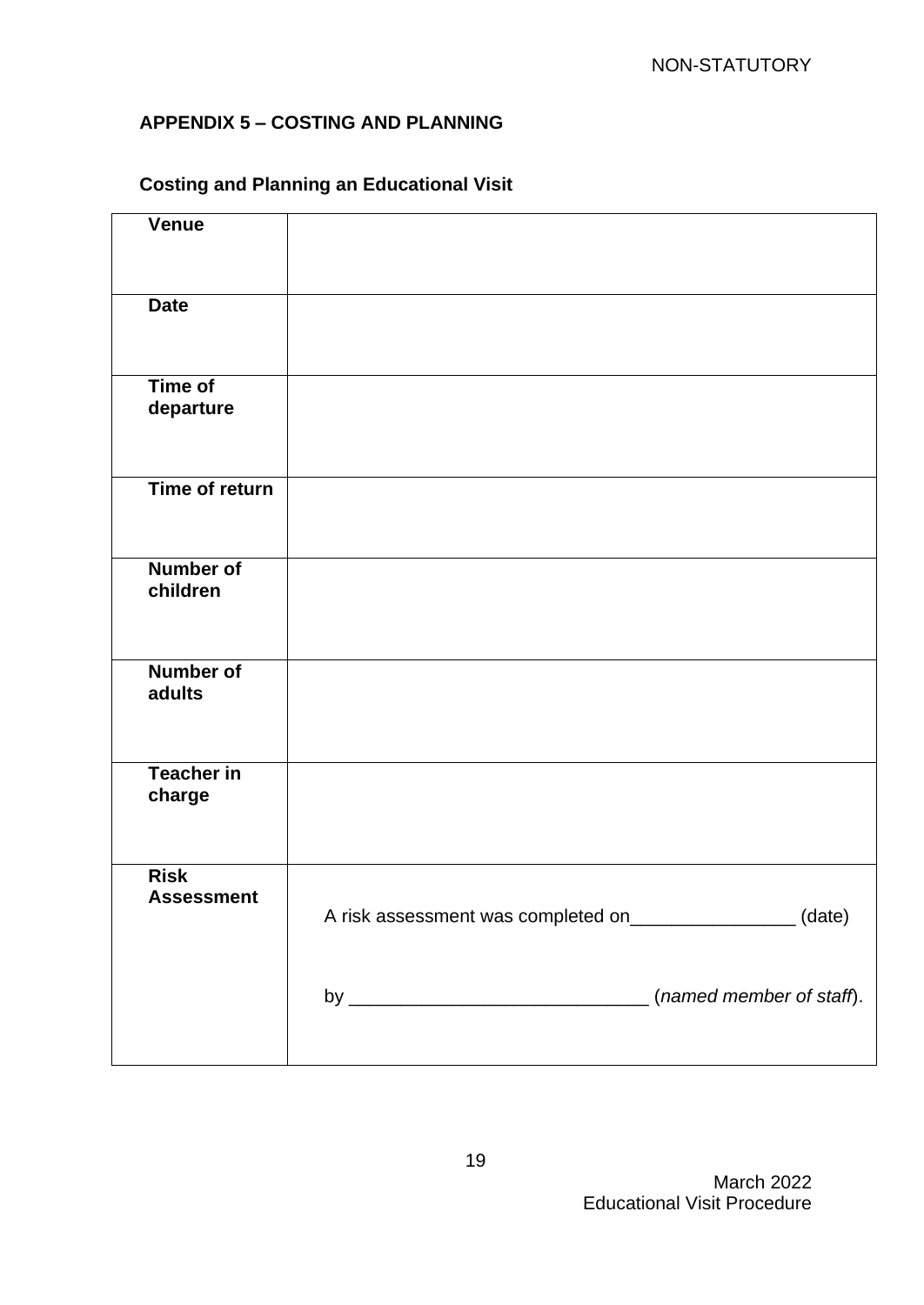| <b>Quotations from</b><br>coach firms     | £ | name of firm: |
|-------------------------------------------|---|---------------|
|                                           | £ | name of firm: |
|                                           | £ | name of firm: |
| Cost of<br>admission per<br>pupil         | £ |               |
| Agreed cost of<br>coach                   | £ | name of firm: |
| <b>Total cost of</b><br>admission         | £ |               |
| <b>Extra insurance</b><br>(if applicable) | £ |               |
| <b>Total cost of trip</b><br>$(cocch +$   | £ |               |
| admission + any<br>extra insurance)       |   |               |
| Cost per pupil                            |   |               |
|                                           | £ |               |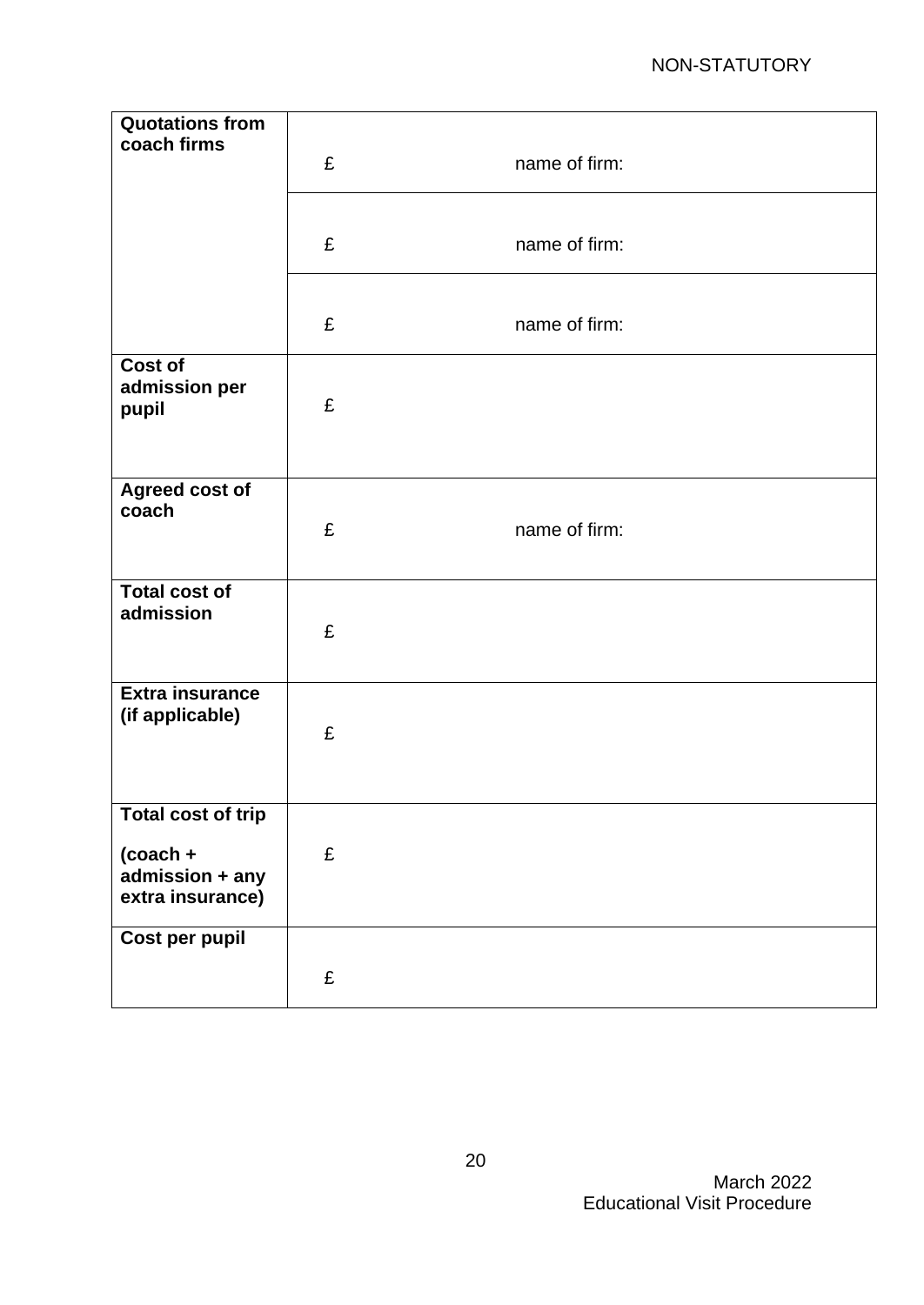| <b>Comments</b> |  |
|-----------------|--|
|                 |  |
|                 |  |
|                 |  |
|                 |  |
|                 |  |
|                 |  |
|                 |  |
|                 |  |
|                 |  |
|                 |  |
|                 |  |
|                 |  |
|                 |  |
|                 |  |
|                 |  |
|                 |  |
|                 |  |
|                 |  |
|                 |  |
|                 |  |
|                 |  |
|                 |  |
|                 |  |
|                 |  |
|                 |  |
|                 |  |
|                 |  |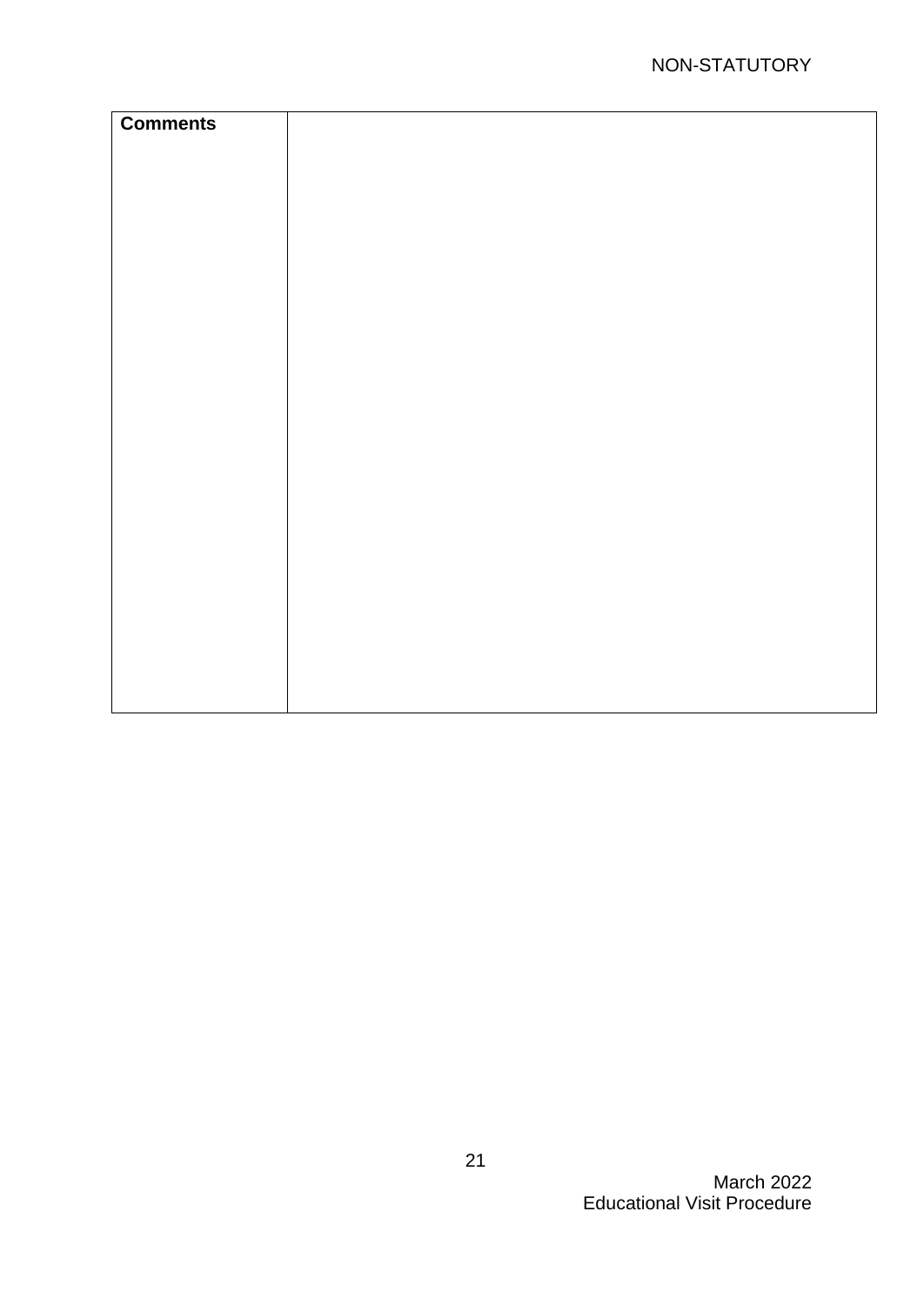## <span id="page-21-0"></span>**APPENDIX 6 – COLLECTION OF MONIES**

EDUCATIONAL VISITS

### COLLECTION OF MONEY

Teachers are responsible for:

- Accounting for monies received
- Accounting for the receipts of individual pupils (using the class collection registers where the whole class is involved and most contributions are reasonably small and will be paid in one or two instalments)
- Issuing receipts to pupils for monies received (only where large amounts of money are involved)
- Ensuring the safe-keeping of monies held
- Ensuring that the monies are either personally paid over to the Treasurer (usually the School Secretary) each day or banked promptly and intact, ie without taking any money out to meet payments
- Accounting for payments made by them
- Accounting for advances made for the journey and repaying surplus money
- Producing a financial statement at the completion of the journey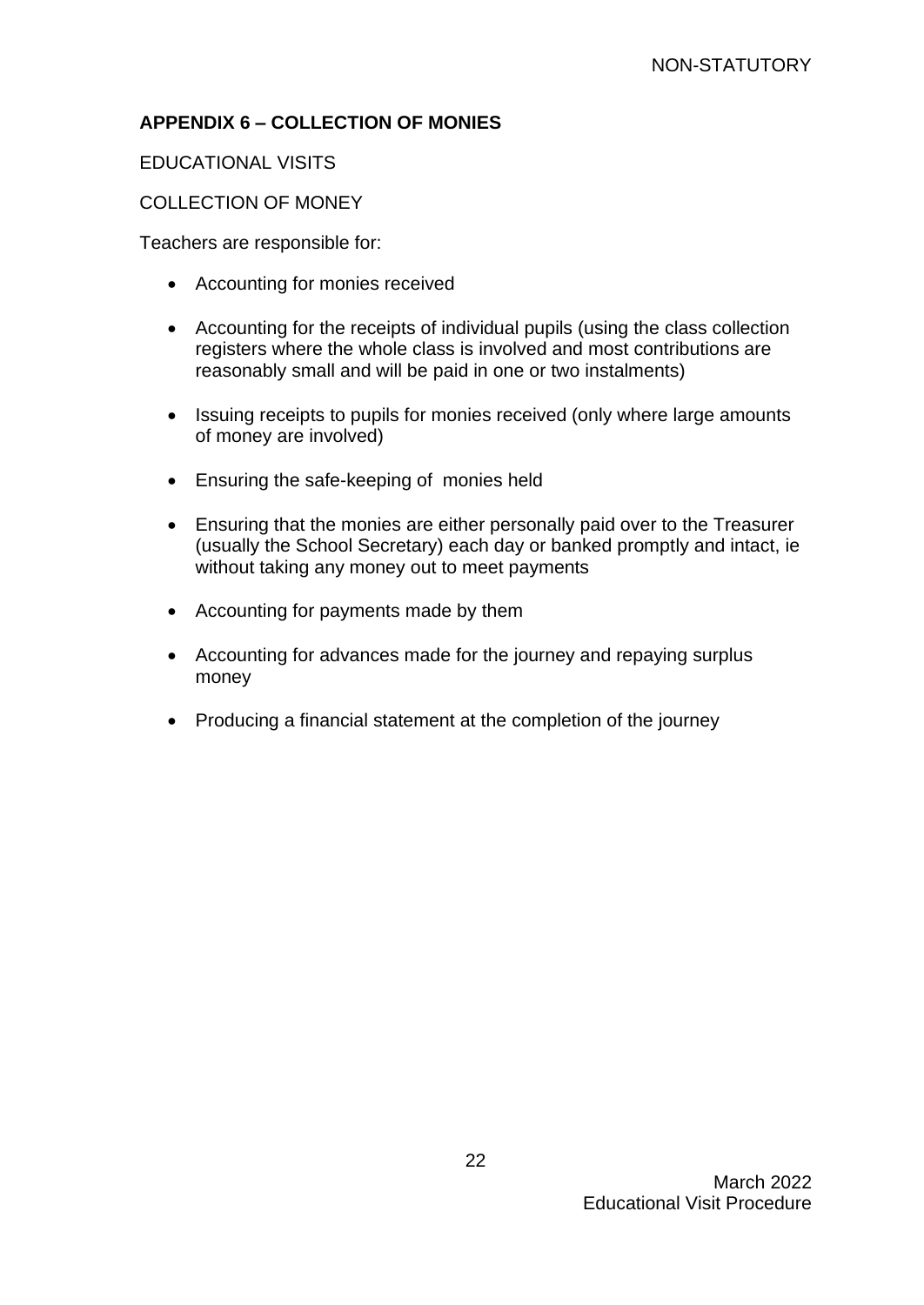## <span id="page-22-0"></span>**APPENDIX 7 - SCHOOL JOURNEY RECORDS**

These are the records that relate to trips or visits where the duration is longer than a day. They will include the recording of:

- Budget statement for the cost of the journey
- Receipts from pupils
- Banking/deposit of all receipts
- Payments (with related vouchers/receipts)
- Financial statement

A separate set of records should be available for each journey taken.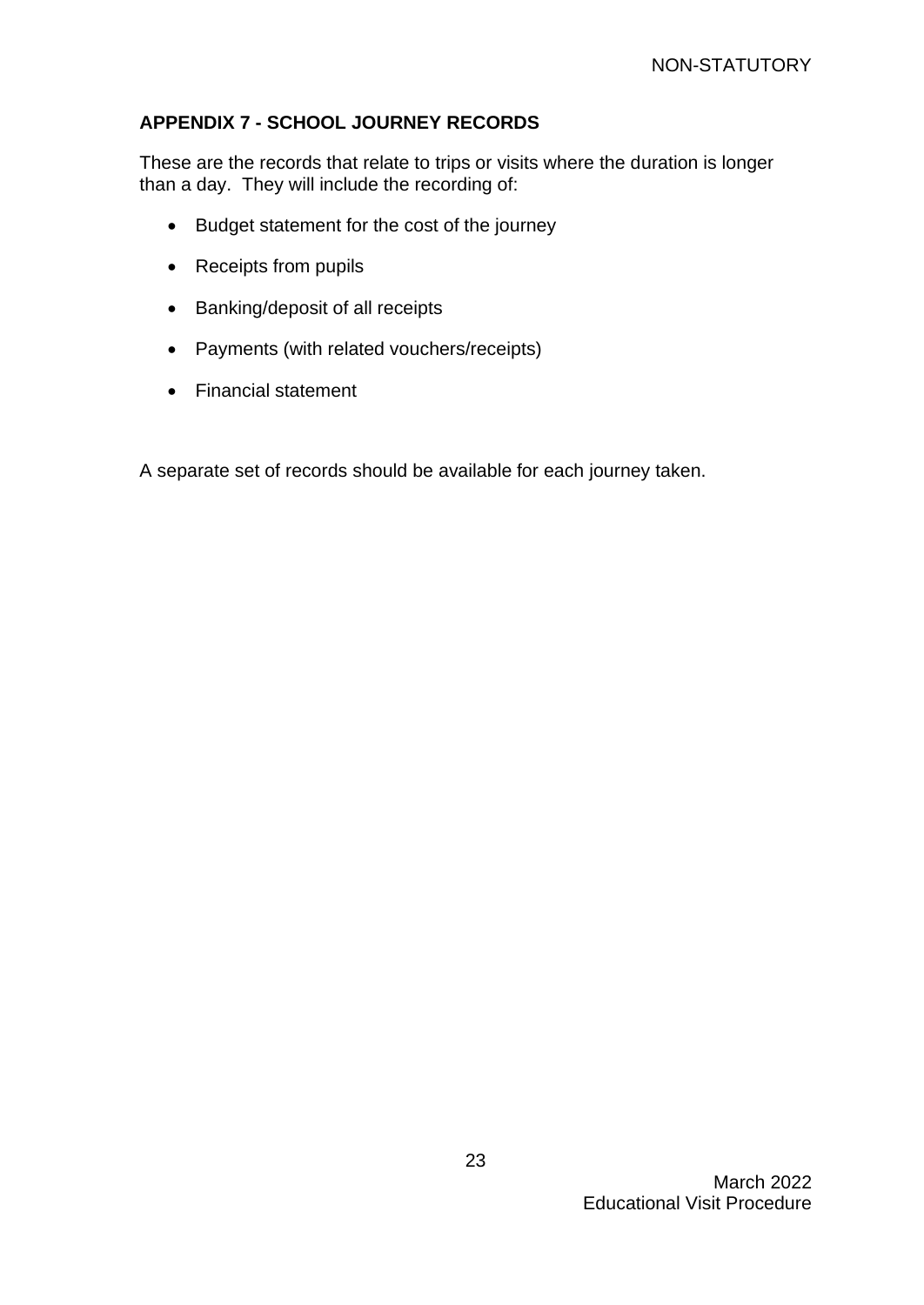## **APPENDIX 8 – PUPIL PREPARATION**

| <b>Pupil Prepration</b>                     |  |
|---------------------------------------------|--|
| <b>Activities during visit</b>              |  |
| <b>Role of adults</b>                       |  |
| <b>Adult helper briefing</b>                |  |
| When & how will role<br>be communicated?    |  |
| <b>Named Children with</b><br>medical needs |  |
| <b>Named Children with</b><br><b>SEN</b>    |  |
| <b>Allocation of personnel</b>              |  |
| <b>Parental supervision?</b>                |  |
| <b>Preparation</b>                          |  |